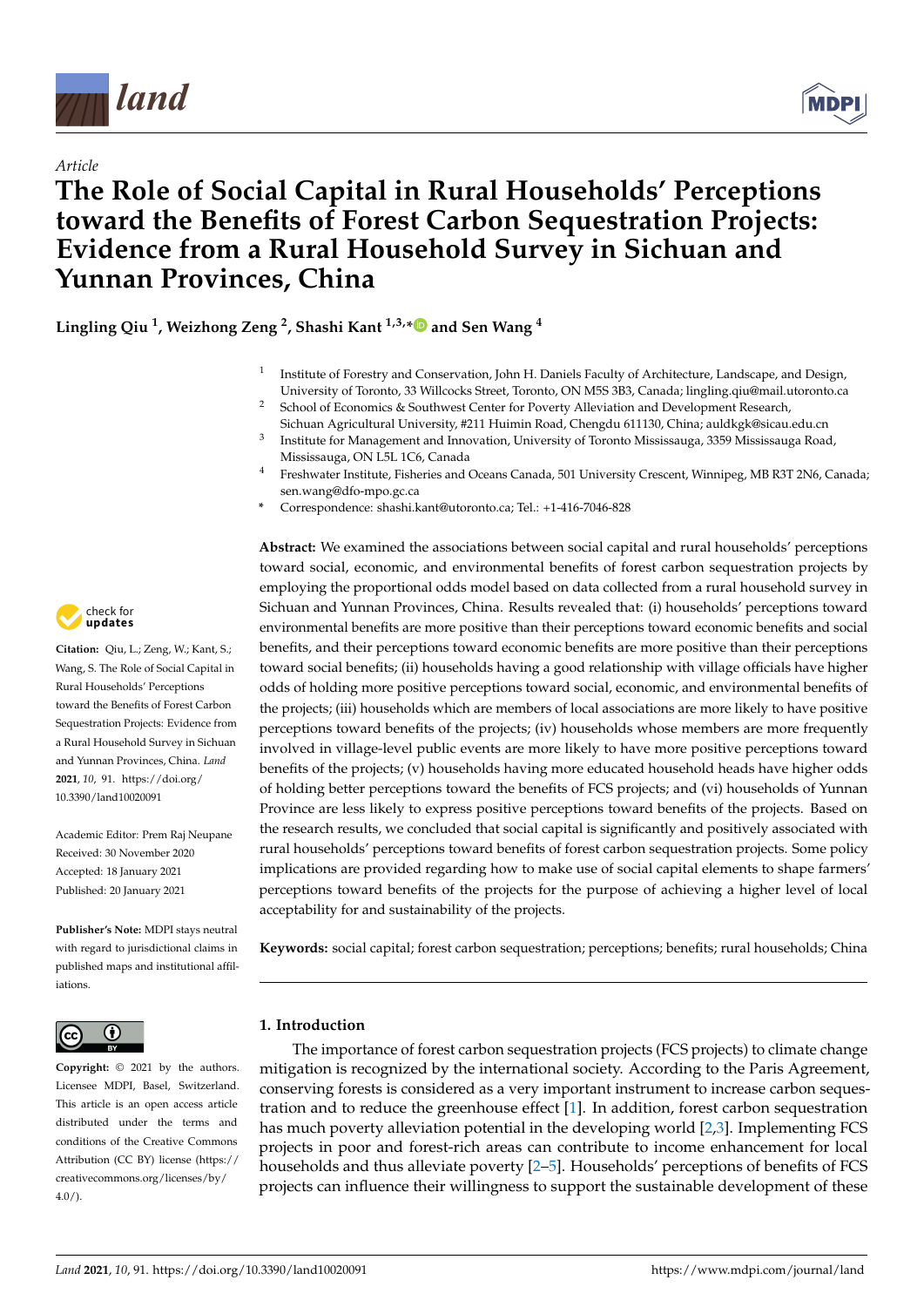projects [\[6\]](#page-13-4). Households who have positive perceptions of benefits of FCS projects are more likely to provide support for the development of such projects as compared to households having negative perceptions [\[6\]](#page-13-4). Therefore, local households' perceptions toward benefits of FCS projects are considered capable of influencing the sustainable development of these projects in project areas, which indicates that investigating households' perceptions of benefits of FCS projects is of much practical significance to the continuation and sustained development of such projects. Exploring the association between social capital and households' perceptions of benefits of FCS projects is helpful for researchers to understand the hidden drives of household behaviors about their involvement in these projects, and is instrumental for policy makers to improve the future design and implementation of these projects through using policy instruments relating to social capital elements.

Many researchers, including Herreros and Criado [\[7\]](#page-13-5); Jones and colleagues [\[8,](#page-14-0)[9\]](#page-14-1); Sandanam and colleagues [\[10\]](#page-14-2); Ruseva and colleagues [\[11\]](#page-14-3); Ziersch and colleagues [\[12\]](#page-14-4); Hoogerbrugge and Burge [\[13\]](#page-14-5); Jayashankar and Raju [\[14\]](#page-14-6); Curry and Holter [\[15\]](#page-14-7); Daza [\[16\]](#page-14-8); Abrahamowicz  $[17]$ ; Nowiński and Rialp  $[18]$ ; Torabi and colleagues  $[19]$  and Chen  $[20]$ have examined the relationship between social capital and people's perceptions. These studies are primarily focused on the associations between social capital and people's perceptions toward policy implementation; toward immigration; toward entrepreneurial and organizational behaviors; toward education; toward politics, etc. For example, based on face-to-face semi-structured interviews with landholders in Melbourne (Victoria, Australia), Torabi and colleagues highlighted that social capital elements play an important role in easing negative perceptions of landholders and then promoting their participation in biodiverse carbon planting programs/carbon-forestry projects [\[20\]](#page-14-12). Jones and colleaguesa and Jones and colleaguesb claimed that social capital is significantly positively associated with people's perceptions of environmental policies [\[8,](#page-14-0)[9\]](#page-14-1). They investigated the association between social capital and people's perceptions of general environmental policies, which provided us with empirical support for the examination of social capital influence on specific conservation projects such as the FCS projects.

As reviewed above, despite that there is empirical evidence for the relationship between social capital and people's perceptions toward environmental programs, none of the relevant studies is focused on the association between social capital and rural households' perceptions toward benefits of FCS projects. Thereby our study intends to add to the existing research body by empirically examining the association between social capital and rural households' perceptions toward benefits of FCS projects based on data from a rural household survey in Sichuan and Yunnan Provinces (China). Because costs and benefits of agricultural and forestry projects are commonly categorized into social, economic, and environmental dimensions [\[6](#page-13-4)[,21–](#page-14-13)[24\]](#page-14-14), we investigate rural households' perceptions toward social, economic, and environmental benefits of FCS projects. Based on data collected from 450 rural households, our study uses proportional odds model as the statistical method to examine the relationship between social capital and rural households' perceptions toward social, economic, and environmental benefits of FCS projects. In this paper, we address two research questions: (i) Are local households' perceptions about social, economic, and environmental benefits of FCS projects different? and (ii) What is the relationship between social capital and rural households' perceptions toward social, economic, and environmental benefits of FCS projects? Our research results are expected to contribute to policy interventions which will make use of social capital elements to shape local farmers' perceptions toward benefits of FCS projects and desirably make FCS projects more acceptable and sustainable in local communities.

The rest of this paper is organized as follows. Section [2](#page-2-0) presents the theoretical framework, followed by an introduction of FCS projects in Sichuan and Yunnan. Following is the methodology composed of data collection, variables, and data analyses. And results and discussion are provided after the methodology. The last section shows the concluding remarks.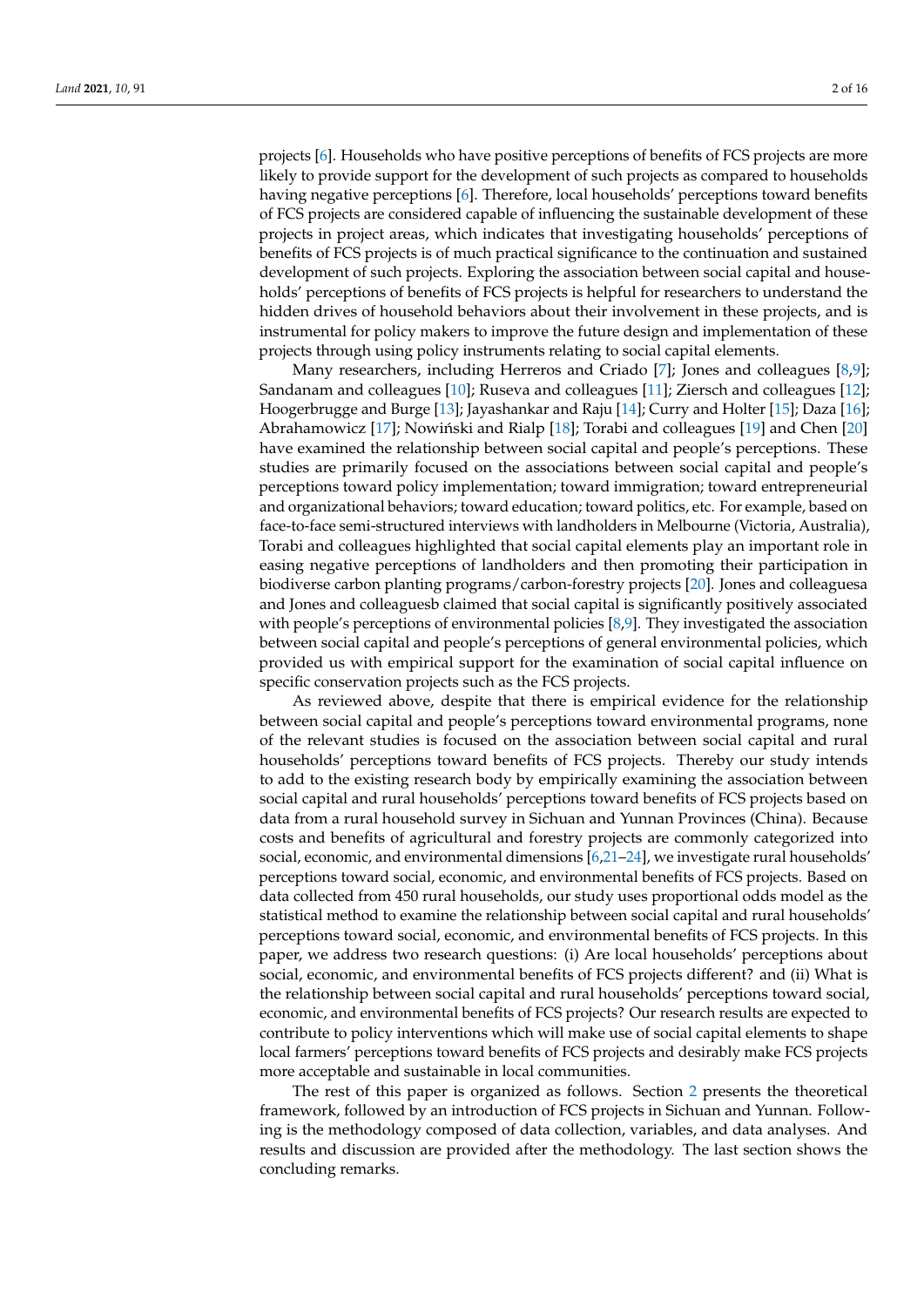# <span id="page-2-0"></span>**2. Theoretical Framework**

Social capital is the aggregate of social resources which are shared and available among a community [\[25\]](#page-14-15). Social capital is also considered as a social-structural resource which is composed of some elements of a social structure and facilitates some actions of individuals who are within the structure  $[26]$ ; the structure may be in the forms of networks, trust and norms which enable members to act together more effectively to pursue common objectives [\[27\]](#page-14-17). Similar to other forms of capital such as human capital and physical capital, social capital is productive, making possible the achievement of certain ends which would not be attainable in its absence [\[26\]](#page-14-16). However, Coleman proposed that what makes social capital different from other forms of capital is that social capital inheres in the structure of relations among persons, lodged neither in individuals nor in physical instruments of production [\[26\]](#page-14-16). Social capital, therefore, is most intangible as compared to physical capital and human capital.

Due to its inherent content of peoples' relations, social capital is believed to have associations with peoples' perceptions, behaviors, performance and outcomes. People who have more social capital tend to be more proactive and thus have easier access to more productive resources and consequently earn a higher level of income [\[4\]](#page-13-6). Back in 1990s, research by Putnam revealed the powerful impact of social capital on the performance of government and other social organizations [\[28\]](#page-14-18). Specifically, Putnam concluded that civic engagement in community affairs, termed as one essential component of social capital, significantly influences performance of government and social institutions [\[28\]](#page-14-18). As a valuable intangible asset, social capital is also playing an increasingly important role in entrepreneurial performances [\[29\]](#page-14-19). Because human beings tend to take actions based on what they perceive, perceptions are considered to have a direct and pervasive impact on behaviors [\[30\]](#page-14-20). Hence, figuring out the association between social capital and perceptions is instinctively more than necessary to reveal how social capital influences people' behaviors and subsequently the resulting performances and outcomes.

According to Scrivens and Smith's study which built on the work of Bourdieu, Coleman, and Putnam, social capital is classified into four categories including personal relationships, social network support, civic engagement, trust and cooperative norms [\[31\]](#page-14-21). Personal relationships and civic engagement mainly refer to network structures and activities, while social network support and trust and cooperative norms are identified as productive resources. As personal relationships and civic engagement are highly emphasized and commonly used as social capital elements in rural studies [\[32–](#page-14-22)[38\]](#page-15-0), we select social capital measurements based on these two dimensions.

Following the definition of social capital, we define the term "perception". As revealed by Oatley's research, actual perception involves both "bottom up" and "top down" operations [\[39\]](#page-15-1). The "bottom up" operation starts from the elements in the lowest domains (e.g., the sensory input such as what the perceiver sees, hears, and touches), and gradually works up towards more and more complex interpretations; The "top down" operation relates to the perceiver's prior-formulated expectations of the sensory input, and represents how the sensory information is interpreted. Distinct from attitude which represents people's action tendencies to an object, perception represents the meaning attributed to an object [\[40\]](#page-15-2). The difference in the respective definitions of attitude and perception implies that people may develop their action tendencies to an object based on their impression on or knowledge about the object, whereas they may attribute meaning to an object without necessarily having knowledge about it. That is, people may simply attribute meaning to an object based on their received sensory input such as what they see, hear, or touch, which to some degree makes it less restrictive to study perception. Practically, it is quite possible that not all households in the FCS project area have capacity to access knowledge about such projects, which to some degree makes it challenging to elicit their attitudes toward the projects. Considering the rural reality, we focus on perception rather than attitude as less restrictions of eliciting perceptions indicate higher odds of survey success. Perception can only be measured indirectly in the form of inference. For instance, local households'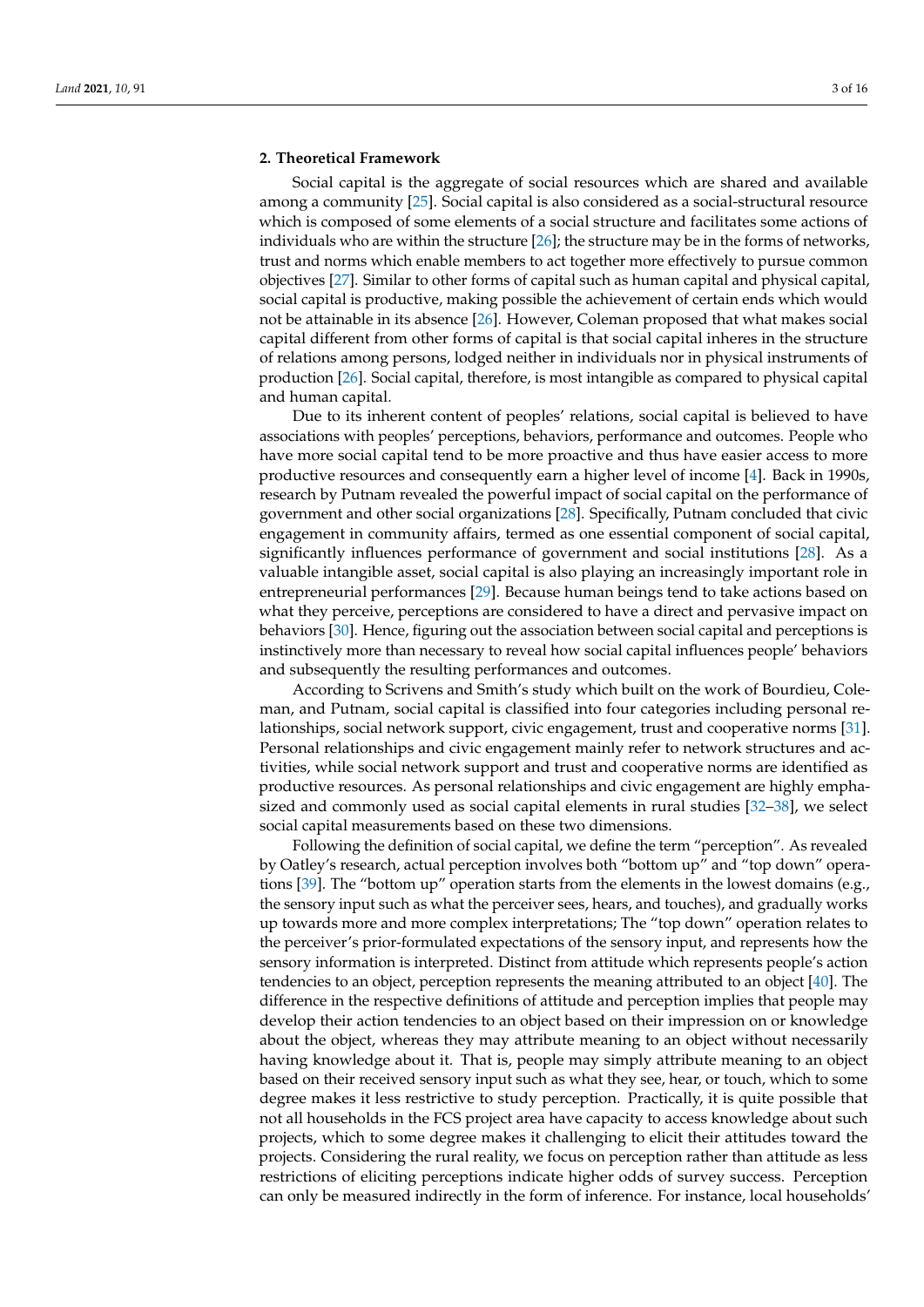perceptions toward economic benefits of FCS projects can only be inferred by their answers to questions relating to the economic benefits. local households' perceptions toward economic benefits of  $\mathbf{F}$ perceptions toward economic benefits of the projects can only be muent result to the existing to the existing research which is a state and association between social cap-

than attitude as less restrictions of elicities  $\mathcal{L}_{\mathcal{A}}$  perceptions indicate higher odds of surveys  $\mathcal{L}_{\mathcal{A}}$ 

Referring to the existing research which identified an association between social capital and perceptions  $[7–19]$  $[7–19]$ , we in our study hypothesize that personal relationships and civic engagement as social capital elements are associated with rural households'<br>tions to consider the choose perperceptions toward benefits of FCS projects. There are two major reasons why we choose perceptions toward benefits of the projects. There are two major reasons why we choose personal relationships and civic engagement as social capital elements used in our study: the first reason has been addressed in the above text which states that many studies (i) the first reason has been addressed in the above text which states that many studies of rural households use personal relationships and civic engagement as social capital rural households use personal relationships and civic engagement as social capital reprerepresentations; (ii) the other reason is that the survey design predominantly includes sentations; (ii) the other reason is that the survey design predominantly includes questions refresements, (a) the effect relation to that the state of design predeminantly increased data, which inevitably neglects community-level elements in terms of the representation of many measurements approach community and continuous of the community of the specifically social capital. More specifically, we speculate that households having good interpersonal relationships and active civic engagement tend to have positive perceptions toward benefits of FCS projects. For instance, households who get along well with neighborhoods and village officials are more likely to be optimistic toward their lives, and thus are more likely to have positive perceptions toward benefits of FCS projects. Likewise, households actively involved in village-level public affairs tend to gain more comprehensive knowledge about the FCS projects and consequently more likely develop positive perceptions toward the projects. As such, we theoretically claim that social capital is positively associated with households' perceptions toward benefits of FCS projects, which will further be confirmed households' perceptions toward benefits of FCS projects, which will further be confirmed through empirical examination by our study. In addition to social capital elements, some through empirical examination by our study. In addition to social capital elements, some other possible factors may also influence households' perceptions toward benefits of FCS projects, such as age [12,13,19], gender and educational attainment [7,8,12,13,16,19], power, projects, such as ag[e \[](#page-14-4)[12,](#page-14-5)[13,1](#page-14-11)9], gender and educational attain[m](#page-13-5)[en](#page-14-0)[t \[](#page-14-4)[7,8](#page-14-5)[,12](#page-14-8)[,13](#page-14-11),16,19], and geographic locations. These possible influencing factors were identified either by literature overview or through focus group discussions with local households, which will be further discussed in the variables section. As discussed, a chart is presented to will be further discussed in the variables section. As discussed, a chart is presented to showcase the influencing factors of households' perceptions toward benefits of FCS projects (Fi[gu](#page-3-0)re 1). itel and perceptions in our study hypothesize that personal relationships and personal relationships and personal relationships and personal relationships and personal relationships and personal relationships and personal

<span id="page-3-0"></span>

Figure 1. A model of households' perceptions toward benefits of FCS projects.

#### **3. FCS Projects in Sichuan and Yunnan**

The study sites cover the project areas of two FCS projects-The Novartis Sichuan Forestry Project (also called Novartis Sichuan Climate, Community and Biodiversity Project) in Sichuan Province and a multiple-benefit forest project which also follows the Climate, Community, and Biodiversity Standards (CCB Standards) in Yunnan Province.

The Novartis Sichuan Forestry Project (NSF Project) was initiated by Novartis (a Swiss pharmaceutical company) in 2010 and was validated to the CCB Standards in 2013. The CCB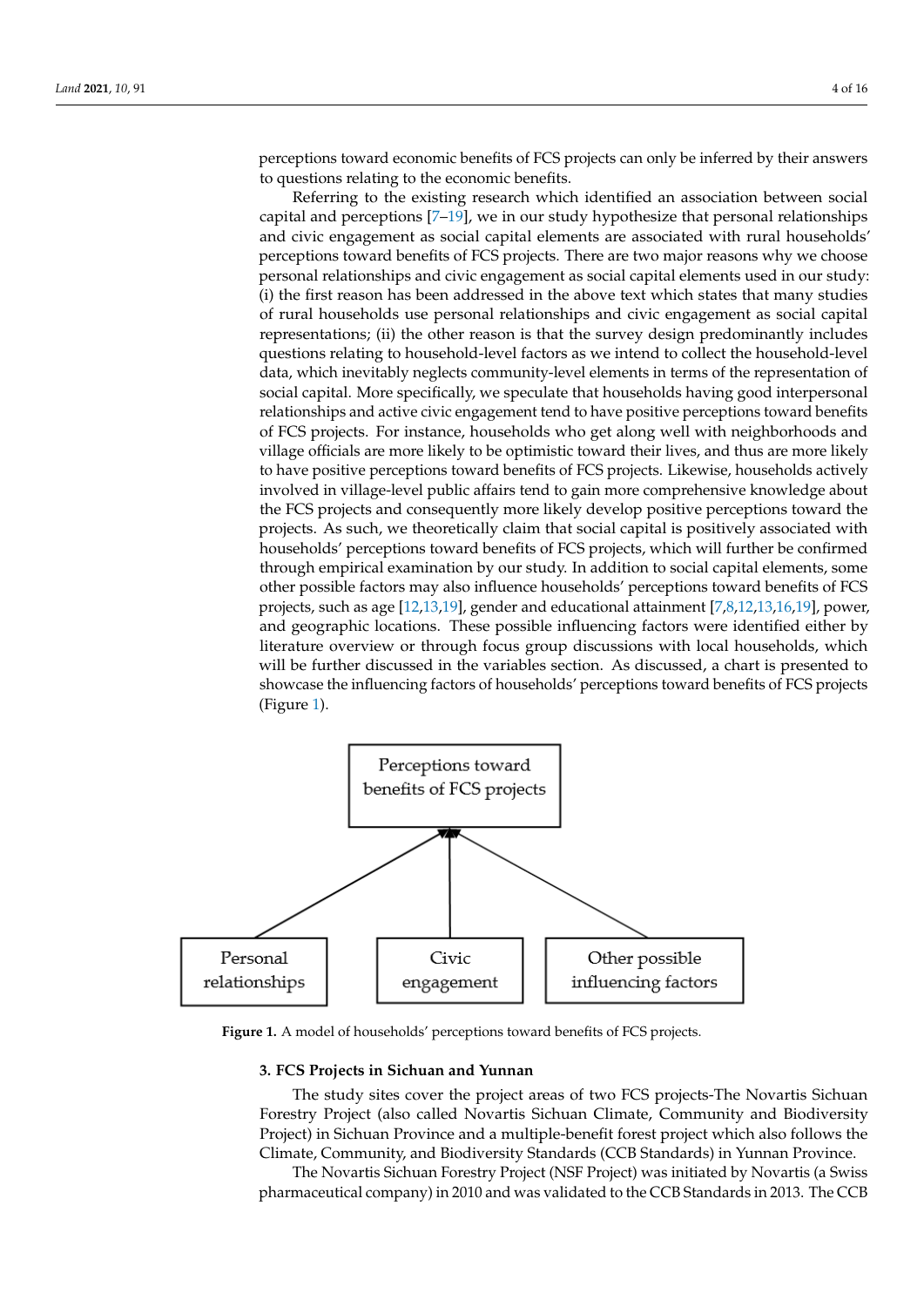Standards were developed by the Climate, Community & Biodiversity Alliance (CBBA), which are the leading social and environmental standards for land-based carbon projects, aimed at generating significant climate, community, and biodiversity benefits [\[41](#page-15-3)[–43\]](#page-15-4). These Standards identify projects which simultaneously address climate change, support local communities, and conserve biodiversity; promote excellence and innovation in project design and implementation; and mitigate risk for investors, offset buyers, and increase funding opportunities for project developers [\[43\]](#page-15-4). The NSF Project was expected to achieve three goals, which were respectively mitigating climate change through carbon sequestration, improving the income of local households, and enhancing biodiversity. Also, in 2013, it was registered as a Clean Development Mechanism Afforestation and Reforestation Project (CDM A&F Project) under United Nations Framework Convention for Climate Change (UNFCCC), which makes it the second registered CDM carbon-sink forestry project and the largest one in Sichuan Province, China [\[41,](#page-15-3)[42\]](#page-15-5).

The NSF Project period is thirty years, and project areas are located in five counties— Ganluo, Yuexi, Meigu, Zhaojue, and Leibo—of Liangshan Yi Autonomous Prefecture in Sichuan Province. Plantation was completed in 2018, and it was done on the deforested land under clear tenure holdings. The participating entities of the project and their responsibilities are as follows: Novartis Pharmacy Switzerland and Novartis China are the project investor; Shanshui Conservation Center is the technology provider for the project; Forest departments at the national and provincial levels take responsibilities for the project supervision; Forest departments at the county level are the project implementers; Sichuan Daduhe Forestation Bureau is the project developer; Yi ethnic minority communities are participants in the plantation and forest management practices. Novartis Pharmacy Switzerland and Novartis China were expected to provide 65% project funds and the remaining 35% were supposed to be funded by the forest departments of Sichuan Province [\[44\]](#page-15-6). According to the project design document, first verification and credit issuance of carbon will take place in 2025. The lands on which the project is implemented are distributed in forty-nine villager groups of five participating counties. The project is expected to benefit 4265 rural households, most of which are comprised of Yi people that overlap an overwhelmingly large number of poor populations.

The forest carbon sequestration project of Yunnan Province is a multiple-benefit forest project which follows the CCB Standards. Similar to the project in Sichuan Province, it is an afforestation and reforestation project. It was initiated in 2005. The purposes of this project were to achieve compensation for ecological benefits through carbon transactions, to increase community income while protecting biodiversity, and to urge community residents to restore and protect forests. The project was jointly implemented by the National Forestry Bureau (now National Administration of Forestry and Grassland), Conservation International (CI), The Nature Conservancy (TNC), and the Department of Forestry of Yunnan Province (now Department of Forestry and Grassland of Yunnan Province). The project area includes the counties of Tengchong, Jinghong, Menghai and Mengla. Forest land used for the project was converted from agricultural land and grassland, aiming to create 467.6 hectares of high-quality forest. According to the project design document, the project was expected to involve and benefit 433 rural households/2108 farmers; local households in the project area were primarily involved in tree plantation and forest patrolling and protection activities.

# **4. Methodology**

#### *4.1. Data Collection*

Data were collected through a household questionnaire survey of rural households participating in the two FCS projects (see Supplementary Material). Prior to the household survey, we conducted a focus group discussion (FGD) to assist in the design of questionnaire. FGD participants were composed of adult representatives from different participating households, selected from different age cohorts and groups with different levels of educational attainment. After the FGD, we completed the design of questionnaire.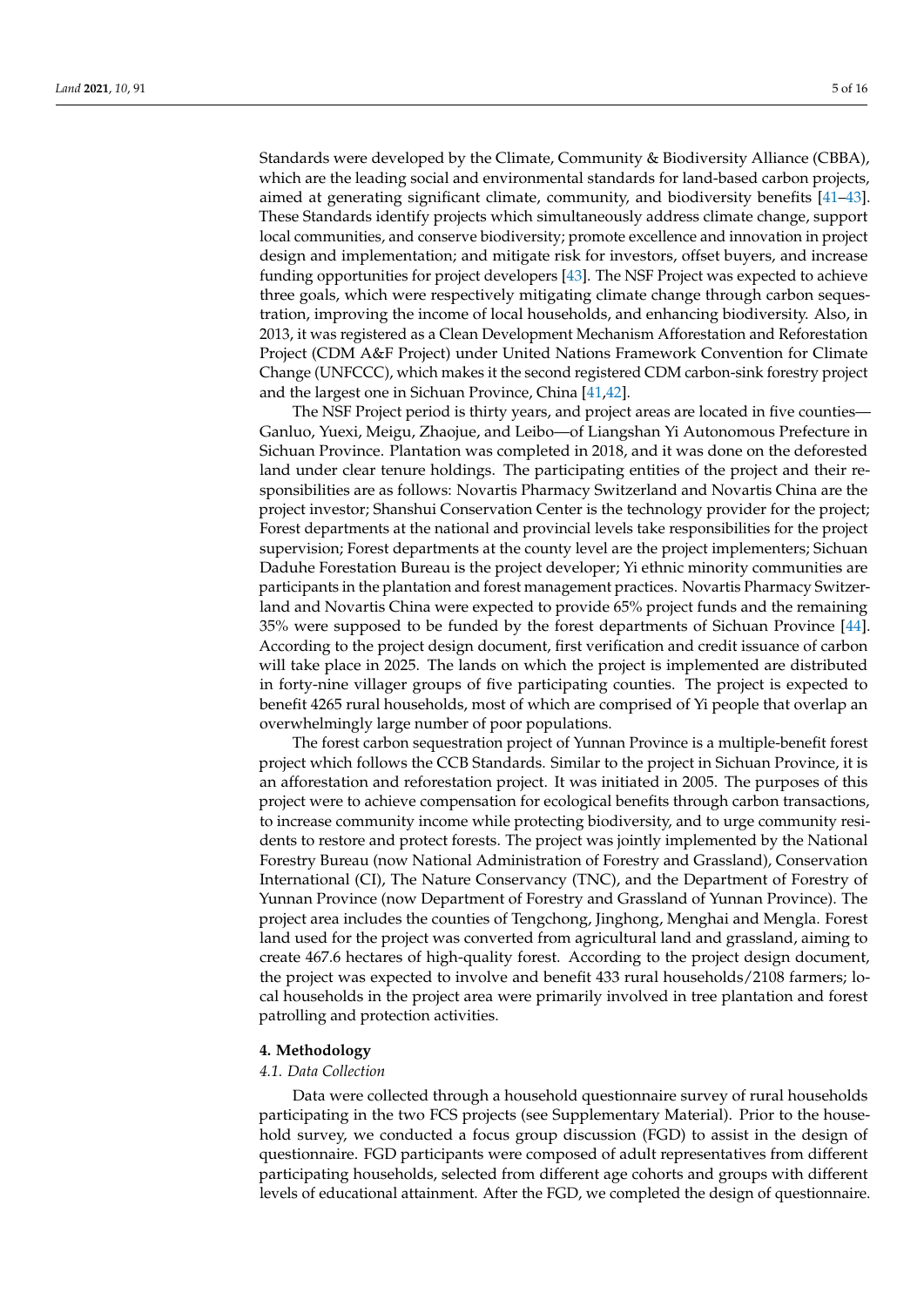To test and refine the questionnaire, we also conducted a small-scale pre-survey with  $\sim$ 20 households in Yuexi County. Based on the feedback of the pre-survey, the questionnaire was finalized and then used for the formal household survey. For the household survey, we used a random sampling method to select households. In each Province, we randomly selected two counties—Ganuo and Yuexi—in Sichuan Province, and the counties of Tengchong and Jinghong in Yunnan Province (see Figure [2\)](#page-5-0). Next, we randomly selected 2–3 towns in each county, and 1–2 villages in each town. Finally, 50% households participating in the respective projects were selected from each selected village for survey. The survey data were collected at the household level instead of the individual level. On behalf of their households, one adult member in each household was interviewed. However,<br> all interviewees were free and were encouraged to obtain the information from other family members. The sample villages are located in ethnic minority areas, and therefore local college students were employed as translators to overcome communication barriers.<br>Tally 450 rural house and 270 in Yunnan Totally 450 rural households were interviewed, 180 in Sichuan Province and 270 in Yunnan Province. We received usable data from 367 households, attaining a response rate of 81.56 percent. The questionnaire has three parts: (i) questions related to the measurement of perceptions toward economic, social, and environmental benefits; (ii) questions to measure perceptions toward certionide, social, and criteriormerial scrience, (ii) questions to include variables and measurements are discussed next. these variables and measurements are discussed next. percent. The questionnaire has three parts: (i) questions related to the measurement of  $\theta$ 

# Locations of the study sites

<span id="page-5-0"></span>

**Figure 2.** A map of locations of the study sites. **Figure 2.** A map of locations of the study sites.

## *4.2. Variables*

4.2.1. Dependent Variables—Erceptions about Benefits

Respondents' perceptions toward economic, social, and environmental benefits of the FCS projects were measured by a set of questions for each type of benefit. The subject of questions was composed of wage income from participation in the project, income from renting/transferring land to the project, returns from harvesting non-timber forest products, and enhancement of overall income for economic benefits; overall life satisfaction, learning of new skills, enrichment of life, fulfillment by supporting the project, and awareness about ecological protection for social benefits; and improved air quality, enhanced biodiversity, decrease in natural disasters, and increased forest cover for environmental benefits. Every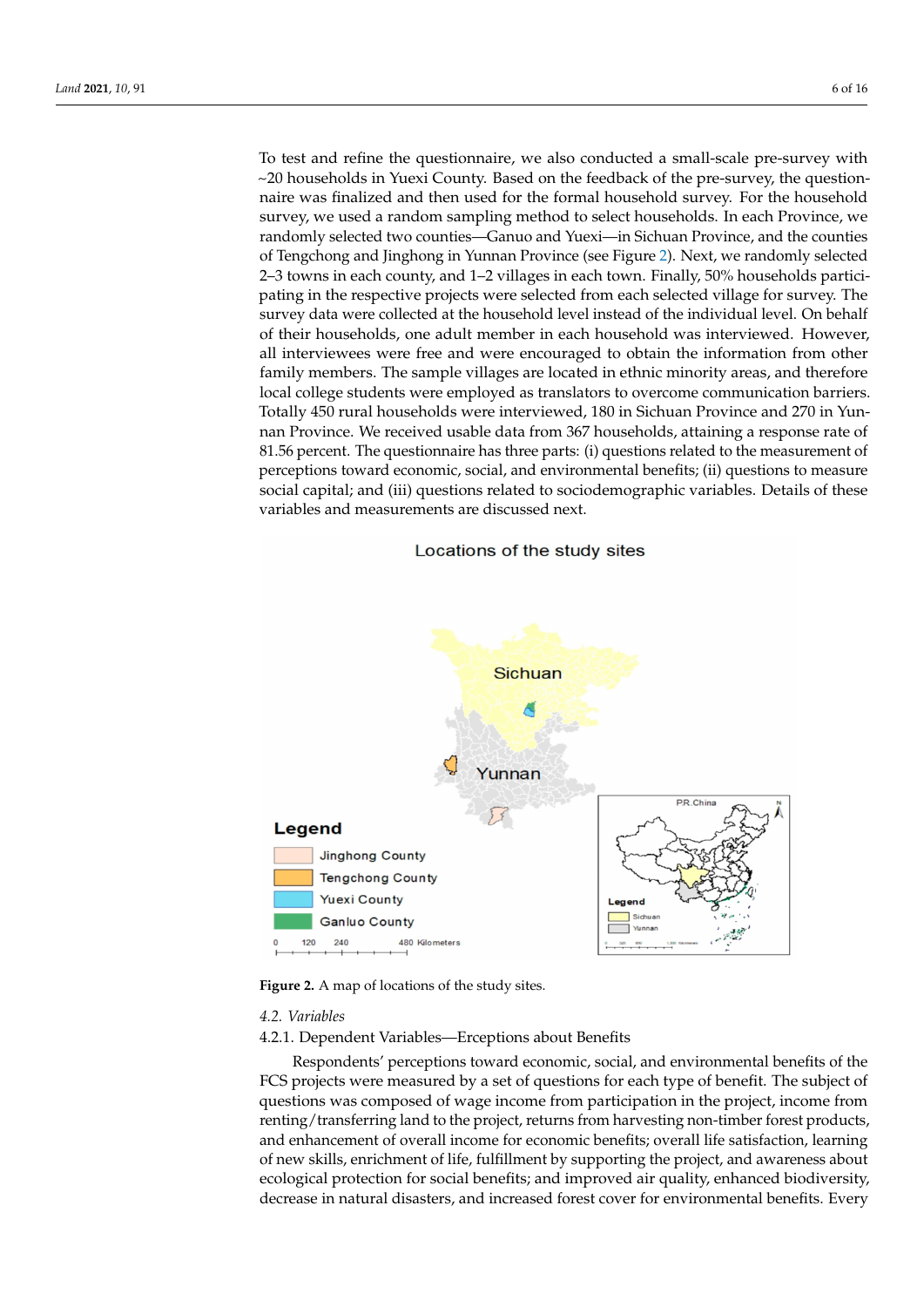question was framed in terms of a statement and participants were asked to indicate their response on a 5-point Likert scale ranging from strongly disagree (1) to strongly agree (5).

# 4.2.2. Independent Variables—Social Capital

As defined by Scrivens and Smith, personal relationships refer to the structure and nature of people's personal networks, concerned with the connections between people who know each other in one way or another [\[31\]](#page-14-21). In our study, we used two variables– relationship with neighbors (RELWNHB) and relationship with village officials (RELWVOF) as measures of personal relationships. Both personal relationship variables were measured using a 5-point Likert scale ranging from 1 (very bad) to 5 (very good).

As per Scrivens and Smith, "Civic engagement refers to actions and behaviors that can be seen as contributing positively to the collective life of a community or society, as well as to the characteristics of these civic networks themselves" [\[31\]](#page-14-21). Hence to measure civic engagement, we used two variables–membership in local associations (MEMASSO), and involvement in village public events on a yearly basis (INVPUBE). Membership in local associations is measured by a binary scale–1 means the sample household is a member of local associations/organizations and 0 meaning it is not a member. Involvement in village public events on a yearly basis is a numerical variable which takes different values to indicate the frequency of sample households' involvement in village public events. The rubric of all four social capital variables is such that larger the value of the variable higher is the social capital.

#### 4.2.3. Other Covariates

In addition to social capital variables, some covariates are also selected for the modelling procedure. These covariates are composed of gender of the household head (GENDER), age of the household head (AGE), years of schooling of the household head (YRSCHOL), the political power of the household (POPOWER), and the province dummy (DUMPROV). Gender of the household head is a categorical variable that has two categories male and female; we use value 1 for denoting male and 0 for female. Age of the household head and years of schooling of the household head are numerical variables. The political power of the household is interpreted via whether there is at least one elected village official in the family, which takes value 1 if the investigated household has at least one village official and 0 otherwise. The province dummy takes the value 1 for Yunnan Province and value 0 for Sichuan Province. Abbreviations used, measurement scale, and descriptive statistics of all variables are presented in Table [1.](#page-6-0)

<span id="page-6-0"></span>

| <b>Variables</b> | Meaning                                                | <b>Measurement Scale</b>            | Mean  | Std.Dev |
|------------------|--------------------------------------------------------|-------------------------------------|-------|---------|
| <b>PERSOCB</b>   | Respondents' perceptions of social benefits            | 5-point Likert Scale                | 2.97  | 0.78    |
| <b>PERECOB</b>   | Respondents' perceptions of economic benefits          | 5-point Likert Scale                | 3.09  | 0.71    |
| <b>PERENVB</b>   | Respondents' perceptions of environmental benefits     | 5-point Likert Scale                | 3.24  | 0.70    |
| <b>RELWNHB</b>   | Relationship with neighbors                            | 5-point Likert Scale                | 3.16  | 1.18    |
| <b>RELWVOF</b>   | Relationship with village officials                    | 5-point Likert Scale                | 3.92  | 0.85    |
| <b>MEMASSO</b>   | Membership in local organizations                      | Binary Scale $(1 = yes; 0 = no)$    | 0.55  | 0.50    |
| <b>INVPUBE</b>   | Involvement in village public events on a yearly basis | Cardinal Scale                      | 4.35  | 2.17    |
| <b>GENDER</b>    | Gender of the household head                           | Binary scale (Male = 1; female = 0) | 0.93  | 0.25    |
| AGE              | Age of the household head                              | Years                               | 46.67 | 11.33   |
| <b>YRSCHOL</b>   | Years of schooling of the household head               | Years                               | 4.93  | 2.48    |
| <b>POPOWER</b>   | Political power of the household                       | Binary Scale $(1 = yes; 0 = No)$    | 0.11  | 0.31    |
| <b>DUMPROV</b>   | Province dummy                                         | $1 =$ Yunnan; $0 =$ Sichuan         | 0.71  | 0.46    |

#### **Table 1.** Descriptions of variables.

Notes: 5-point Likert scale is specified as Very negative/bad = 1; Relatively negative/bad = 2; Neutral = 3; Relatively positive/good = 4; Very positive/good = 5; Means and Std.Devs are computed using Stata 14.0.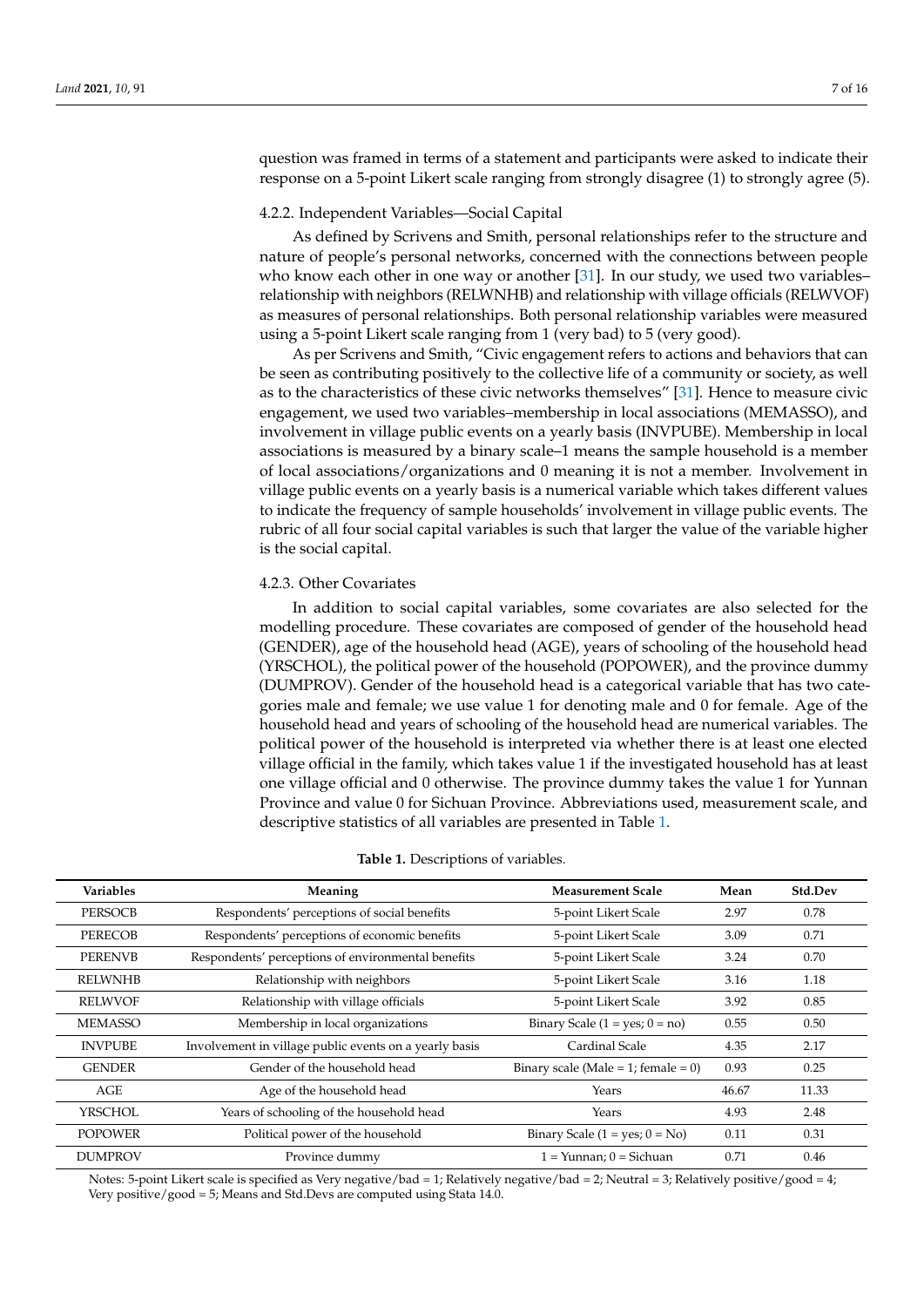#### *4.3. Data Analysis*

Data analysis included three steps: (i) construction of indices for perceptions; (ii) analysis of variations in perceptions toward economic, social, and environmental benefits, and (iii) modeling of perceptions toward economic, social, and environmental benefits. These steps are discussed next.

In the first step, we construct indices for perceptions of economic, social, and environmental benefits of the FCS projects. We have four questions each for economic and environmental benefits, and five questions for social benefits. Hence, to construct a comparable measure of all three types of benefits, we use two stage process. In the first stage, we add numerical values of answers to each question related to the benefit. In the second stage, we transform the indexes for three types of perceptions into three ordinal categorical variables with each having five response levels including very negative ( $1 \leq$  values  $\leq 5$ for perceptions of social benefits;  $1 \leq$  values  $\leq$  4 for perceptions of economic and environmental benefits), relatively negative  $(6 \leq$  values  $\leq 10$  for perceptions of social benefits;  $5 \leq$  values  $\leq$  8 for perceptions of economic and environmental benefits), neutral (11  $\leq$ values  $\leq$  15 for perceptions of social benefits;  $9 \leq$  values  $\leq$  12 for perceptions of economic and environmental benefits), relatively positive (16  $\leq$  values  $\leq$  20 for perceptions of social benefits;  $13 \leq$  values  $\leq 16$  for perceptions of economic and environmental benefits), and very positive (21  $\leq$  values  $\leq$  25 for perceptions of social benefits; 17  $\leq$  values  $\leq$  20 for perceptions of economic and environmental benefits). For the econometric modelling purpose, three dependent variables (perceptions about economic, social, and environmental benefits) have five response levels,  $1 = \text{very negative}, 2 = \text{relatively negative}, 3 = \text{neutral}$ ,  $4$  = relatively positive,  $5$  = very positive.

In the second step, we conduct a simple comparative analysis of respondents' perceptions toward social, economic, and environmental benefits to test whether respondents have different levels of perceptions with three types of benefits. Since we converted rural households' perceptions into five categorical levels, we use non-parametric tests such as Friedman and Wilcoxon signed-rank tests.

In the third step, we estimate econometric models of the households' perceptions toward social, economic, and environmental benefits to find relationships between these perceptions and the elements of social capital. Since each dependent variable has five ordered response categories, ordinal logistic regression is preferable to the multinomial logistic regression due to its preservation of the ordering information. The ordinal logistic regression models the relationship between a set of predictors (explanatory variables) and an ordinal response variable (the dependent variable). In this paper, the proportional odds model is used, which is one category of ordinal logistic models. The proportional odds model, also called the constrained cumulative logit model, compares the probability of an equal or smaller response with the probability of a larger response. Because there are three dependent variables in our study, we present three equations as follows:

$$
logit[P(PERSOCBi \leq j|xi)] = log[\frac{P(PERSOCBi \leq j|xi)}{P(PERSOCBi > j|xi)}] = \alpha_{soci} - \beta'_{soc}xi, j = 1, 2, 3, 4.
$$
 (1)

$$
logit[P(PERECOBi \le j|xi)] = log[\frac{P(PERECOBi \le j|xi)}{P(PERECOBi > j|xi)}] = \alpha_{ecoj} - \beta'_{eco}xi, j = 1, 2, 3, 4.
$$
 (2)

$$
logit[P(PERENVBi \le j|xi)] = log[\frac{P(PERENVBi \le j|xi)}{P(PERENVBi > j|xi)}] = \alpha_{envj} - \beta'_{env}xi, j = 1, 2, 3, 4.
$$
 (3)

where *βsoc*, *βeco* and *βenv* denote vectors of regression coefficients, values of regression coefficients being constant across the logits or response levels. *β*<sup>'</sup> represents a transpose of the coefficient vector.  $x_i$  denotes the vector of nine explanatory variables for observation  $i$ . The negative signs of  $\beta'_{soc}x_i$ ,  $\beta'_{eco}x_i$  and  $\beta'_{env}x_i$  are included to allow for the usual interpretation that positive values of *βsoc*, *βeco* and *βenv* mean that as *x* increases, the probabilities of higher values of *PERSOCB*, *PERECOB* and *PERENVB* also increase.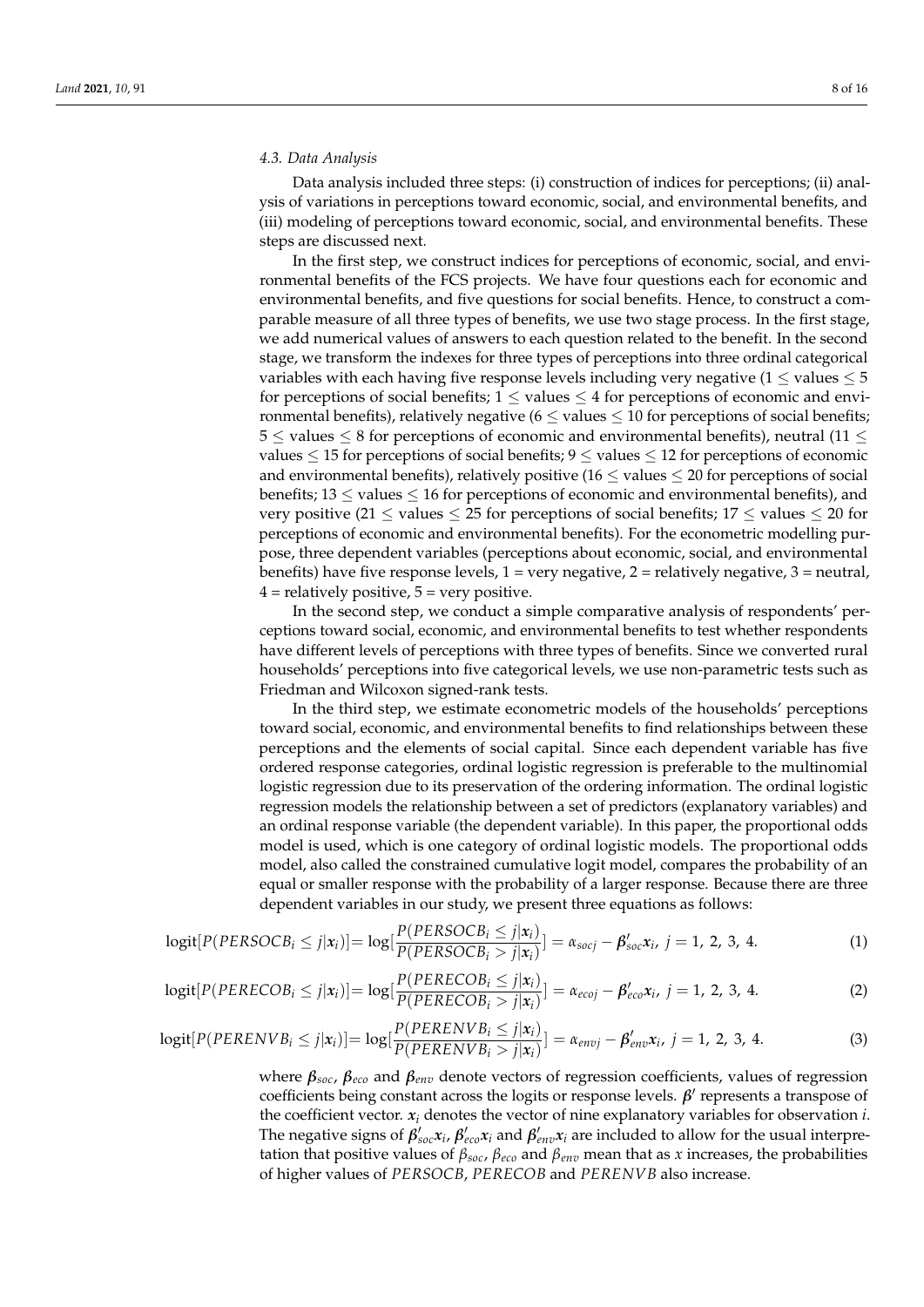As demonstrated by Equations (1)–(3), independent variables in these equations are the same despite different dependent variables. Equations (1)–(3) will also be estimated based on the same data set collected from the household survey. Because regression coefficients are invariant with response levels, the influence of a specific explanatory variable on the response variable can be described by a single coefficient (i.e., in the equations above the effects of *nth* explanatory variable *x<sup>n</sup>* on all response levels can be indicated by *βsoc*\_*x<sup>n</sup>* , *βeco*\_*x<sup>n</sup>* and *βenv*\_*x<sup>n</sup>* ). For instance, when *x<sup>n</sup>* is one of the ordinal categorical explanatory variables as coded in the variables section, we can make interpretations of coefficients of *x<sup>n</sup>* as follows:

$$
e^{\beta_{soc\_x_n}} = \frac{P(PERSOCB > j | x_n = 2) / P(PERSOCB \le j | x_n = 2)}{P(PERSOCB > j | x_n = 1) / P(PERSOCB \le j | x_n = 1)} / j = 1, 2, 3, 4.
$$
 (4)

$$
e^{\beta_{eco\_x_n}} = \frac{P(PERECOB > j | x_n = 2) / P(PERECOB \le j | x_n = 2)}{P(PERECOB > j | x_n = 1) / P(PERECOB \le j | x_n = 1)} / j = 1, 2, 3, 4.
$$
 (5)

$$
e^{\beta_{env\_x_n}} = \frac{P(PERENVB > j | x_n = 2) / P(PERENVB \le j | x_n = 2)}{P(PERENVB > j | x_n = 1) / P(PERENVB \le j | x_n = 1)}, j = 1, 2, 3, 4.
$$
 (6)

To make the above exponentiated coefficients more understandable, a numerical instance is provided. For example, if the regression coefficient of neighborhood relationship in the economic benefits perception equation is 0.1234, then its exponentiated value is 1.1313  $(e^{0.1234} = 1.1313)$ . In the statistical sense, the exponentiated coefficient can be interpreted in such a way that compared with a household having a good relationship with neighbors, a household having a very good neighborhood relationship (one level higher than a good relationship) is 1.1313 times more likely to hold a more positive perception toward economic benefits of the FCS project.

Prior to estimating the econometric model, we compute variance inflation factors (VIFs) between all explanatory factors to test for harmful multicollinearity. According to the rule of thumb, VIFs values equal to or larger than 10 may be a concern for multicollinearity [\[45](#page-15-7)[,46\]](#page-15-8).

## **5. Results and Discussion**

The questionnaire was distributed to 450 households (180 in Sichuan and 270 in Yunnan). We received usable data from 367 households, attaining a response rate of 81.56 percent. The mean values and standard deviations for all variables are given in Table [1.](#page-6-0) The frequencies of different response levels for the perceptions toward social, economic, and environmental benefits are given in Table [2.](#page-8-0) As indicated in Table [2,](#page-8-0) a larger proportion (25.34%) indicated relatively negative perception about social benefits compared to environmental benefits (11.99%) and economic benefits (17.71%). Similarly, a larger proportion (29.15%) indicated relatively positive perception about environmental benefits compared to social benefits (16.62%) and economic benefits (20.98%). A very large proportion of respondents' perceptions were neutral for all three types of benefits.

<span id="page-8-0"></span>

| <b>Response Levels</b> | <b>Perceptions of Social Benefits</b> |            | <b>Perceptions of Economic Benefits</b> |            | Perceptions of Environmental Benefits |            |  |
|------------------------|---------------------------------------|------------|-----------------------------------------|------------|---------------------------------------|------------|--|
|                        | Frequency                             | Percentage | Frequency                               | Percentage | Frequency                             | Percentage |  |
| Very negative          |                                       | $0.82\%$   |                                         | $0\%$      |                                       | $0\%$      |  |
| Relatively negative    | 93                                    | $25.34\%$  | 65                                      | $17.71\%$  | 44                                    | 11.99%     |  |
| Neutral                | 196                                   | 53.41%     | 214                                     | 58.31%     | 204                                   | 55.59%     |  |
| Relatively positive    | 61                                    | $16.62\%$  | 77                                      | 20.98%     | 107                                   | 29.15%     |  |
| Very positive          | 14                                    | 3.81%      |                                         | $3.00\%$   |                                       | 3.27%      |  |

**Table 2.** Frequencies of different response levels of perceptions.

Note: The numbers above are calculated by authors based on the household survey data.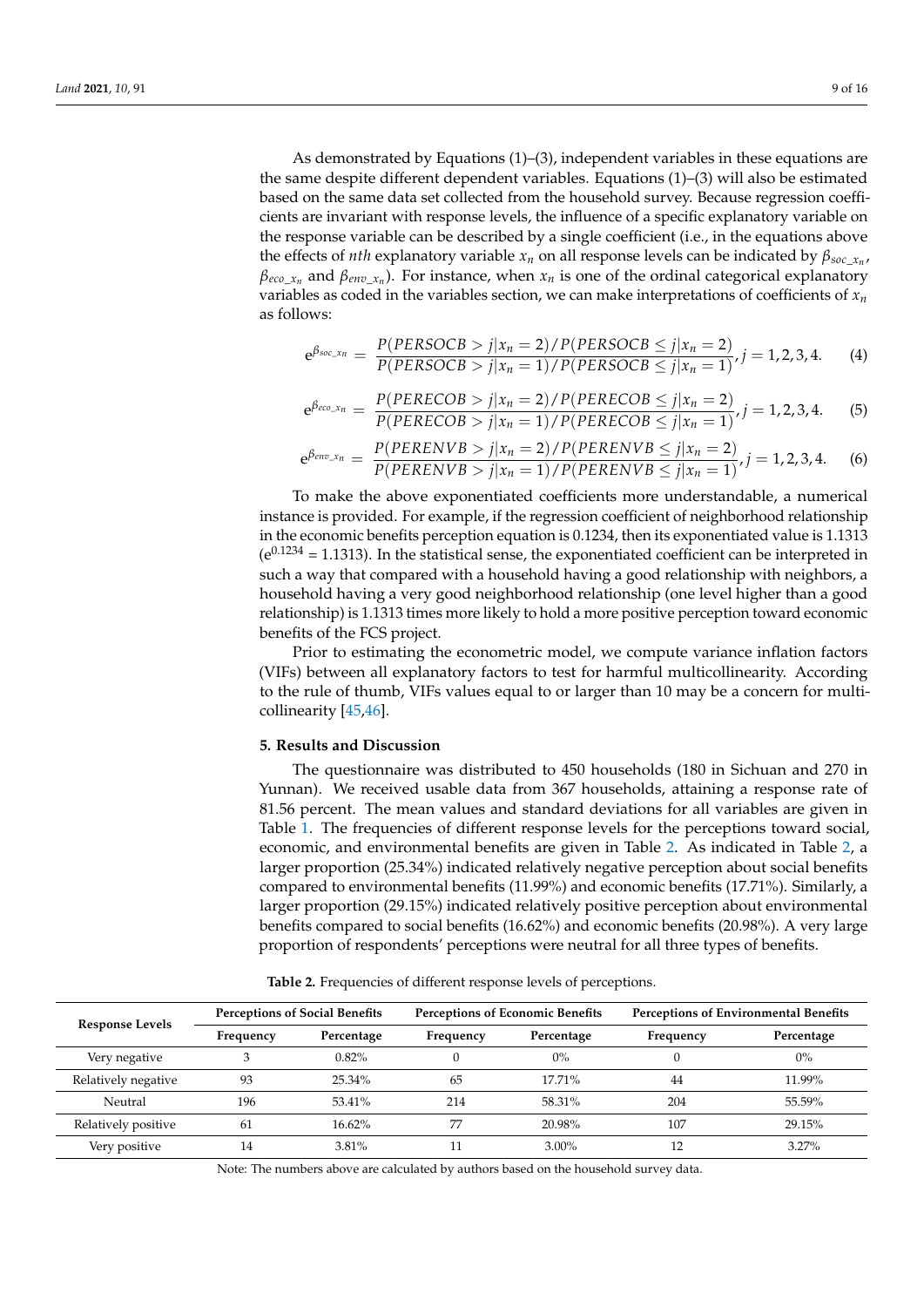The mean response levels for all three perceptions and two Provinces are given in Table [3.](#page-9-0) The response levels of perceptions being ordinal, we used the Friedman test to check statistically significant difference between mean response levels of perceptions for each Province, results presented in columns (1)–(3). The Friedman test results indicate that the mean response levels for three categories of benefits, for both Provinces separately and together, are significantly different at 1% significance level.

<span id="page-9-0"></span>

|                       | (1) Friedman Test      | (2) Friedman Test           | (3) Friedman Test                | (4) Pairwise<br>Wilcoxon<br>Signed-Rank<br>Test | (5) Pairwise<br>Wilcoxon<br>Signed-Rank<br>Test | (6) Pairwise<br>Wilcoxon<br>Signed-Rank<br><b>Test</b> |  |
|-----------------------|------------------------|-----------------------------|----------------------------------|-------------------------------------------------|-------------------------------------------------|--------------------------------------------------------|--|
|                       | <b>Social Benefits</b> | Economic<br><b>Benefits</b> | Environmental<br><b>Benefits</b> | <b>Social Benefits</b>                          | Environmental<br><b>Benefits</b>                | Economic<br><b>Benefits</b>                            |  |
| Sichuan Province      | $3.06**$               | $3.19**$                    | $3.33**$                         | $-2.23*$                                        | $-4.52**$                                       | $-1.52$                                                |  |
| Yunnan Province       | $2.94**$               | $3.05**$                    | $3.20**$                         | $-2.33*$                                        | $-6.33**$                                       | $-3.26**$                                              |  |
| <b>Both Provinces</b> | $2.97**$               | $3.09**$                    | $3.24**$                         | $-3.14**$                                       | $-7.77**$                                       | $-3.88**$                                              |  |

**Table 3.** Mean response levels for social, economic, and environmental benefits by province.

Notes: Values in the table are calculated using Stata 14.0; the stars indicate the significant levels of differences in mean response levels between social benefits and other benefits in column (1), between economic benefits and other benefits in column (2), between environmental benefits and other benefits in column (3), between social benefits and economic benefits in column (4), between social benefits and environmental benefits in column (5), and between economic benefits and environmental benefits in column (6); \*\* and \* indicate significance at 1% and 5%, respectively; values in columns (1)–(3) are values of mean response levels of perceptions toward each benefit for the Friedman test, while values in columns (4)–(6) are Z values for the pairwise Wilcoxon signed-rank test.

> The mean values of response levels, presented in Table [3,](#page-9-0) also indicate that the mean response levels for perceptions toward environmental benefits are higher than perceptions of economic benefits which are higher than mean response levels of social benefits for both Provinces separately and combined. To test the statistical significance of differences between perceptions toward social and economic benefit, between perceptions toward economic & environmental benefits, and between perceptions toward social & environmental benefits, we use the pairwise Wilcoxon signed-rank test. The test results are given in columns (4)–(6) of Table [3.](#page-9-0) The results reveal that response levels for economic benefits and environmental benefits are both statistically significantly higher than response levels for social benefits for Sichuan, Yunnan, and both Provinces together. Similarly, response levels for environmental benefits are statistically significantly higher than economic benefits for Yunnan and both Provinces together, but that is not the case for Sichuan Province.

> The estimation results of econometric model are given in Table [4.](#page-10-0) All VIFs values among independent variables are smaller than 10, which means that multicollinearity is not an issue which negatively impacts the estimation results. The results indicate that the coefficient of relationship with neighbors (RELWNHB) is positive but not statistically significant for any of the three benefits. However, the coefficients of all other three elements of social capital ((relationship with village officials (RELWVOF), membership in local associations (MEMASSO) and involvement in village public events (INVPUBE)) are positive and statistically significant for all three categories of benefits. In the case of the covariates, the coefficient of years of schooling of the household head (YRSCHOL) is positive and significant for all three types of benefits while the coefficients of remaining three variables (gender, age and political power of the household) are not significant for any of the three benefits. The negative values of provincial dummy variable (DUMPROV) (significant for economic and environmental benefits) indicate that households of Yunnan Province are more likely to have negative perceptions about economic and environmental benefits as compared to respondents of Sichuan Province.

> The statistically significant different values of the coefficients of relationship with village officials (RELWVOF), membership in local associations (MEMASSO), and involvement in public events (INVPUBE) in the equations of three types of benefits provide some interesting insights. For example, the coefficient of RELWVOF is highest (0.4819) for the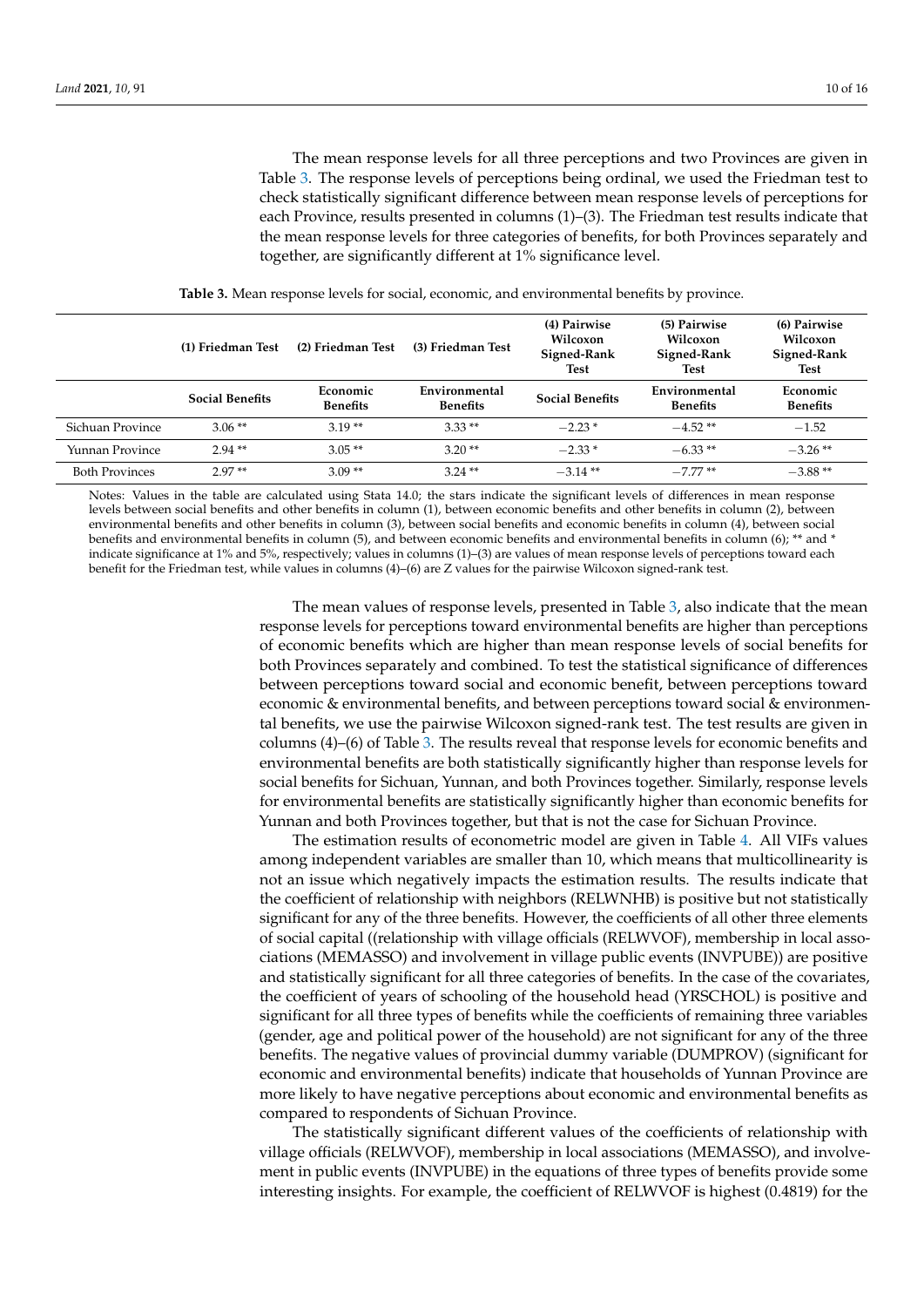perception toward economic benefits and the lowest (0.2874) for the perception toward environmental benefits. The RELWVOF coefficient's value of 0.4819 for economic benefits indicates that the estimated odds ratio of a respondent reporting one level higher (positive) perception about economic benefits with a change of one level in the relationships with village officials (i.e., change from 1 to 2 or 2 to 3 etc.) is 1.6191 ( $e^{0.4819}$  = 1.6191) while the estimated odds ratio for environmental benefits is 1.3330 ( $e^{0.2874}$  = 1.3330). In other words, households whose family members have a good relationship with village officials have higher odds of holding better perceptions about three categories of benefits, and these odds for economic and social benefits are quite high as compared to odds for environmental benefits. In essence, a good relationship with village officials influences positively households' perceptions about three types of benefits, and the magnitude of the influence is the highest on the perceptions toward economic benefits and the lowest on the perceptions toward environmental benefits. Similarly, membership in local associations and involvement in public events influence positively households' perceptions about three types of benefits; and the ranking (in decreasing order) of the magnitude of the influence of both elements is perceptions about environmental benefits, social benefits, and economic benefits. In other words, both measures of civic engagement have positive influences on perceptions toward all three benefits; the highest influence is on perceptions about environmental benefits and the lowest on perceptions about economic benefits.

<span id="page-10-0"></span>

| <b>Variables</b> | <b>Equation (1) Social Benefits</b> |                          | Equation (2) Economic<br><b>Benefits</b> |        | Equation (3)<br><b>Environmental Benefits</b> |                              | Dif. of Coef.<br>between<br><b>Equations</b><br>$(1)$ and $(2)$ | Dif. of Coef.<br>between<br>Equations<br>$(1)$ and $(3)$ | Dif. of Coef.<br>between<br><b>Equations</b><br>$(2)$ and $(3)$ |
|------------------|-------------------------------------|--------------------------|------------------------------------------|--------|-----------------------------------------------|------------------------------|-----------------------------------------------------------------|----------------------------------------------------------|-----------------------------------------------------------------|
|                  | Coef.                               | Exp.                     | Coef.                                    | Exp.   | Coef.                                         | Exp.                         |                                                                 |                                                          |                                                                 |
| <b>RELWNHB</b>   | 0.1054<br>(0.0906)                  | 1.1112                   | 0.0692<br>(0.094)                        | 1.0717 | 0.1260<br>(0.0979)                            | 1.1343                       |                                                                 |                                                          |                                                                 |
| <b>RELWVOF</b>   | $0.4318$ ***<br>(0.1378)            | 1.5400                   | $0.4819***$<br>(0.1491)                  | 1.6191 | $0.2874*$<br>(0.1555)                         | 1.3330                       | $-0.0501$ ***                                                   | $0.1444$ ***                                             | $0.1945$ ***                                                    |
| <b>MEMASSO</b>   | $0.6858**$<br>(0.2821)              | 1.9854                   | $0.5475*$<br>(0.3016)                    | 1.7289 | $0.8135**$<br>(0.3392)                        | 2.2558                       | $0.1383$ ***                                                    | $-0.1277$ ***                                            | $-0.2660$ ***                                                   |
| <b>INVVPUBE</b>  | $0.4049$ ***<br>(0.0607)            | 1.4992                   | $0.3501$ ***<br>(0.0697)                 | 1.4192 | $0.5101$ ***<br>(0.0691)                      | 1.6655                       | $0.0548$ ***                                                    | $-0.1052$ ***                                            | $-0.1600$ ***                                                   |
| <b>GENDER</b>    | 0.0737<br>(0.4327)                  | 1.0765                   | 0.3810<br>(0.3758)                       | 1.4637 | 0.3011<br>(0.3996)                            | 1.3513                       |                                                                 |                                                          |                                                                 |
| <b>AGE</b>       | 0.0022<br>(0.0085)                  | 1.0022                   | 0.0124<br>(0.0096)                       | 1.0125 | $-0.0001$<br>(0.0092)                         | 0.9999                       |                                                                 |                                                          |                                                                 |
| <b>YRSCHOL</b>   | $0.1890$ ***<br>(0.0543)            | 1.2080                   | $0.1896$ ***<br>(0.0617)                 | 1.2088 | $0.1425$ ***<br>(0.0521)                      | 1.1532                       | $-0.0006$                                                       | $0.0465$ ***                                             | $0.0471$ ***                                                    |
| <b>POPOWER</b>   | $-0.4719$<br>(0.3591)               | 0.6238                   | 0.0298<br>(0.3849)                       | 1.0302 | $-0.5097$<br>(0.3664)                         | 0.6007                       |                                                                 |                                                          |                                                                 |
| <b>DUMPROV</b>   | $-0.3473$<br>(0.2276)               | 0.7066                   | $-0.4586*$<br>(0.2353)                   | 0.6322 | $-0.4002*$<br>(0.2362)                        | 0.6702                       |                                                                 |                                                          | $0.0584$ ***                                                    |
| Constant<br>cut1 | $-0.9745$<br>(1.0064)               |                          | $3.3161$ ***<br>(0.8889)                 |        | 1.8454**<br>(0.8133)                          |                              |                                                                 |                                                          |                                                                 |
| Constant<br>cut2 | $3.4302$ ***<br>(0.8472)            |                          | $7.1200$ ***<br>(0.9684)                 |        | $6.0115***$<br>(0.8557)                       |                              |                                                                 |                                                          |                                                                 |
| Constant<br>cut3 | 7.0305 ***<br>(0.9074)              |                          | 9.8015***<br>(1.0080)                    |        | $9.4683$ ***<br>(0.9681)                      |                              |                                                                 |                                                          |                                                                 |
| Constant<br>cut4 | 9.1884***<br>(0.9329)               | $\overline{a}$           |                                          |        | $\overline{\phantom{0}}$                      |                              |                                                                 |                                                          |                                                                 |
| Pseudo R2        | 0.2130                              | $\overline{a}$           | 0.1875                                   |        | 0.2402                                        | $\overline{\phantom{a}}$     | $\overline{\phantom{a}}$                                        | $\overline{\phantom{a}}$                                 | ۰                                                               |
| Observations     | 365                                 | $\overline{\phantom{0}}$ | 365                                      |        | 365                                           | $\qquad \qquad \blacksquare$ | $\overline{\phantom{a}}$                                        | $\overline{\phantom{a}}$                                 |                                                                 |

**Table 4.** Regression results.

Notes: Robust standard errors are placed in parentheses. \*\*\* indicates significance at the 1% level, \*\* at the 5% level, and \* at the 10% level. Columns of Exp. present the values of exponentiated coefficients for Equations (1)–(3), respectively.

> Our results, similar to the general findings of reviewed studies (Herreros and Criado [\[7\]](#page-13-5); Jones and colleagues [\[8,](#page-14-0)[9\]](#page-14-1); Ruseva and colleagues [\[11\]](#page-14-3); Ziersch and colleagues [\[12\]](#page-14-4); Hoogerbrugge and Burge [\[13\]](#page-14-5); Jayashankar and Raju [\[14\]](#page-14-6); Daza [\[16\]](#page-14-8); Abrahamowicz [\[17\]](#page-14-9);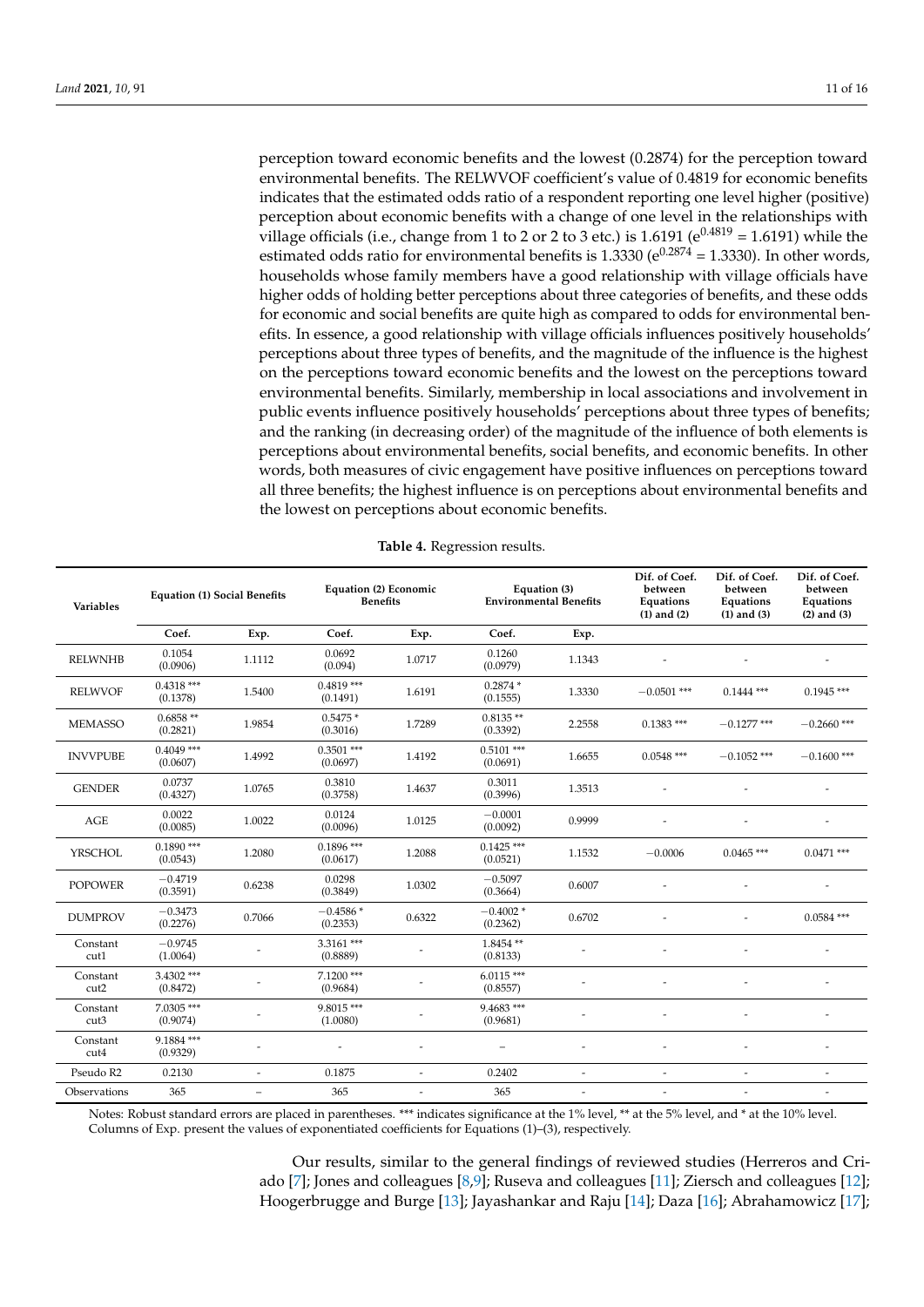Nowiński and Rialp [\[18\]](#page-14-10) and Chen [\[19\]](#page-14-11)), identify statistically significant positive associations between social capital variables and rural households' perceptions toward benefits of FCS projects. However, different from studies of Ziersch and colleagues [\[12\]](#page-14-4) and Hoogerbrugge and Burge [\[13\]](#page-14-5), our study finds no significant association between neighborhood relationship and rural households' perceptions about social, economic, and environmental benefits of FCS projects. One possible explanation for this result may be that the FCS projects in our study are externally funded and are less dependent on neighborhood relationship as compared to internally-funded and community-initiated projects. As revealed by Yang and colleagues' study, FCS projects which bring modern commercial culture to participating villages are inevitably and predominantly influenced by many external factors (i.e., carbon trading regulations, carbon prices, market competition, and availability of long-term funding support), in which case local households' participation is merely one of many elements which determine the success of project implementation [\[5\]](#page-13-3). In the light of the existence of multiple influencing factors which co-play during the project implementation period, farmers' perceptions about benefits of FCS projects are not that strongly dependent on neighborhood relationship because most of local farmers are involved in FCS projects as hired laborers and project land tenure holders who barely have decision power for the projects.

Our finding about the positive association between relationship with village officials and rural households' perceptions toward social, economic, and environmental benefits of the projects is somewhat supported by Chen's research which showed a positive influence of high-status networks, or in other words, relationship with powerful persons on respondents' perceptions of fairness [\[19\]](#page-14-11). This finding can be explained by the broadly-recognized phenomenon that in rural areas persons with power, especially political power, tend to have easier access to information and resources of projects being implemented [\[47](#page-15-9)[–54\]](#page-15-10), in which case households having a good relationship with powerful persons such as village officials are much more likely to benefit from the projects and consequently express more positive perceptions about project benefits.

In terms of the finding that members of local associations are more likely to have more positive perceptions toward social, economic, and environmental benefits of FCS projects, our result is similar to the result of Abrahamowicz which suggested that students who are members of student organizations tend to hold more positive perceptions toward academic performance and professional development [\[17\]](#page-14-9). Compared with non-members of local associations, members are more advantaged to get informed of project information in those associations. In such a case, member households tend to have easier access to more aspects of project information and obtain more knowledge about the project, based on which they are more likely to discern benefits of the project and subsequently form positive perceptions toward the benefits. Similarly, village-level public events play an essential role in gathering local residents and simultaneously circulating information about FCS projects, under which circumstance local households that are more frequently involved in village public events are more accessible to information about the projects and subsequently more likely to develop positive perceptions toward social, economic, and environmental benefits of the projects, which to some extent helps corroborate our finding that households' involvement in village public events is positively associated with their perceptions toward benefits of the projects, aligning with Chen's research result revealing that civic engagement exerts a positive impact on respondents' perceptions of fairness [\[19\]](#page-14-11).

With respect to another interesting and surprising finding of our study that respondents from Yunnan Province are more likely to have negative perceptions toward social, economic, and environmental benefits of the project, one possible explanation is that sample areas located in Counties of Jinghong and Tengchong in Yunnan Province have many tourist attractions which are able to create a wide range of employment opportunities for local farmers, in which situation the FCS project may be less advantageous and less acceptable as compared to other competing tourism-related commercial projects which have higher job-generating and profit-making potential [\[4\]](#page-13-6). In such a case, attention of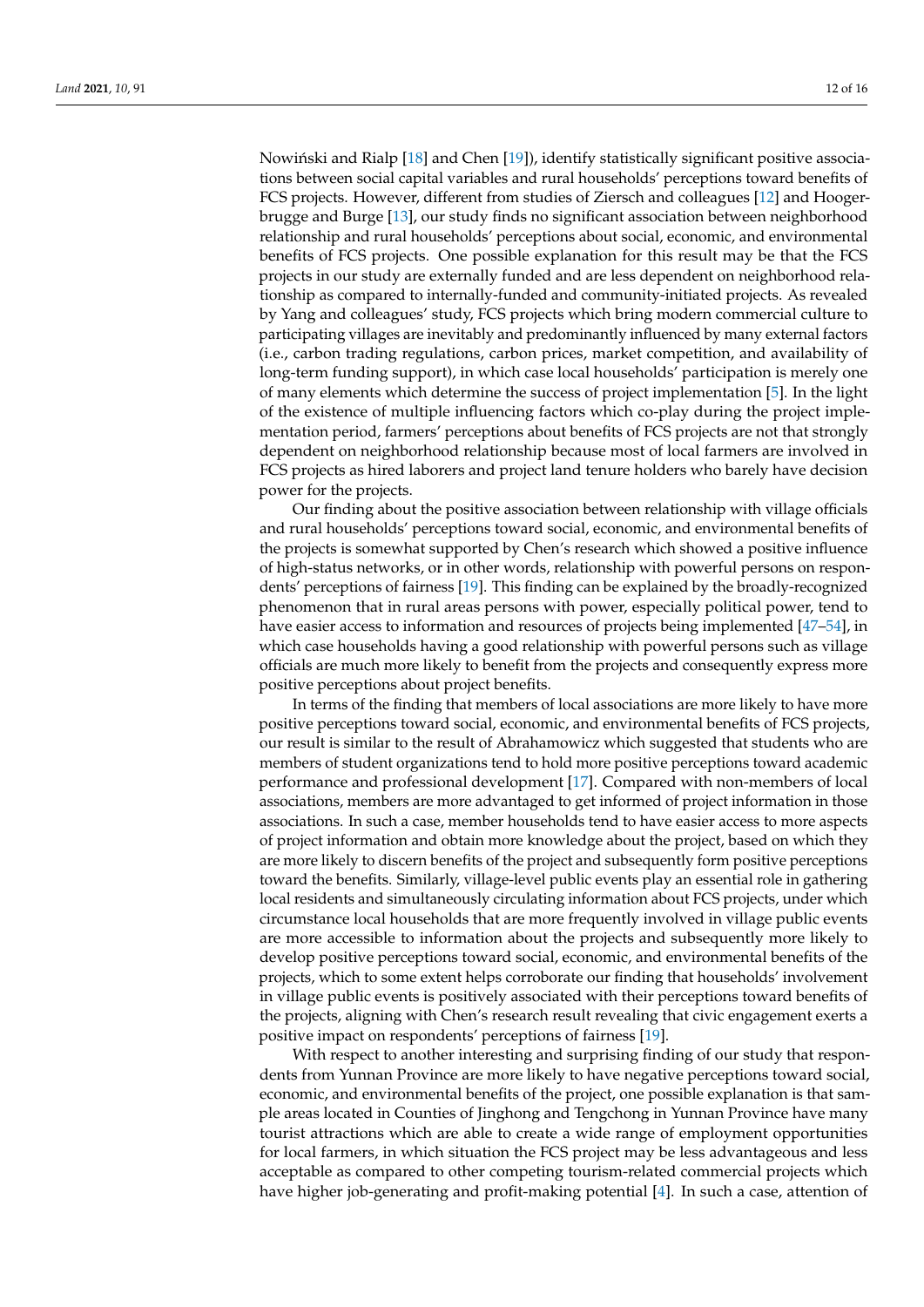local households may be diverted from the FCS project, which may lead to biased views for the projects and then result in negative perceptions of local households toward benefits of the project.

# **6. Conclusions**

Based on data collected from 450 rural households participating in forest carbon sequestration projects (FCS projects) in Sichuan and Yunnan Provinces, we examined the relationship between social capital and rural households' perceptions toward social, economic, and environmental benefits of FCS projects using the proportional odds model. Results suggested that: (i) the mean response levels for perceptions toward three types of benefits are significantly different, and households' perceptions toward environmental benefits are more positive than their perceptions toward economic benefits and social benefits, and their perceptions toward economic benefits are more positive than their perceptions toward social benefits, for both Provinces separately and combined; (ii) the mean response levels for all three benefits vary between 2.94 and 3.33, which indicates that the mean response levels for all three benefits are much lower than the highest possible level of 5; (iii) households reporting a good relationship with village officials have higher odds of holding more positive perceptions toward three types of benefits of FCS projects, whereas relationship with neighbors has no significant association with respondents' perceptions toward these benefits; (iv) households which are members of local associations are more likely to have better perceptions toward three types of benefits of FCS projects; (v) households whose members are more frequently involved in village-level public events are more likely to have better perceptions toward the benefits of FCS projects; (vi) households having more educated household heads have higher odds of holding better perceptions toward the benefits of FCS projects; and (vii) households from Yunnan Province as compared to Sichuan Province are less likely to express positive perceptions toward the benefits of FCS projects.

Based on the research results, some policy implications can be provided. Households' perceptions about social, economic, and environmental benefits are not necessarily the same, and therefore policies should incorporate specific features of different types of benefits. In order for FCS projects to be successfully implemented, local households' cooperation and support is crucial. As indicated by Dijksterhuis and Knippenberg's study which revealed that perceptions have a direct and persuasive influence on behaviors [\[30\]](#page-14-20), whether farmers will cooperate with project developers and implementers depends much on their perceptions toward benefits of FCS projects. In other words, the more positive perceptions of farmers toward benefits of the projects, the higher acceptability for the projects and the higher possibility of choosing to cooperate. In this regard, the key to implementing FCS projects smoothly is to foster the formation of positive perceptions of local farmers, which can be specified as follows.

First, projects developers and implementers are advised to establish close and transparent collaborations with village officials, encouraging village officials to help publicize the projects in order to ensure that local farmers are well informed of the project information. Considering that village officials play important roles in shaping farmers' perceptions, village officials should be encouraged to maintain good relationships with local farmers throughout the project implementation period, which may positively influence farmers' opinions of the projects. Second, project implementers are highly encouraged to participate in events held by local farmer-centered associations, under which circumstance they can advertise the projects to members of associations and thereby get the project information circulated. Third, project implementers are also highly encouraged to co-organize villagelevel events with local organizers and incentivize villagers to participate in those events, in which case they can distribute project information to a broader audience. Last but not least, regularly broadcasting the projects via village radios is also a useful approach to getting local farmers well informed of the project updates and consequently facilitating the formation of positive perceptions toward benefits of the projects.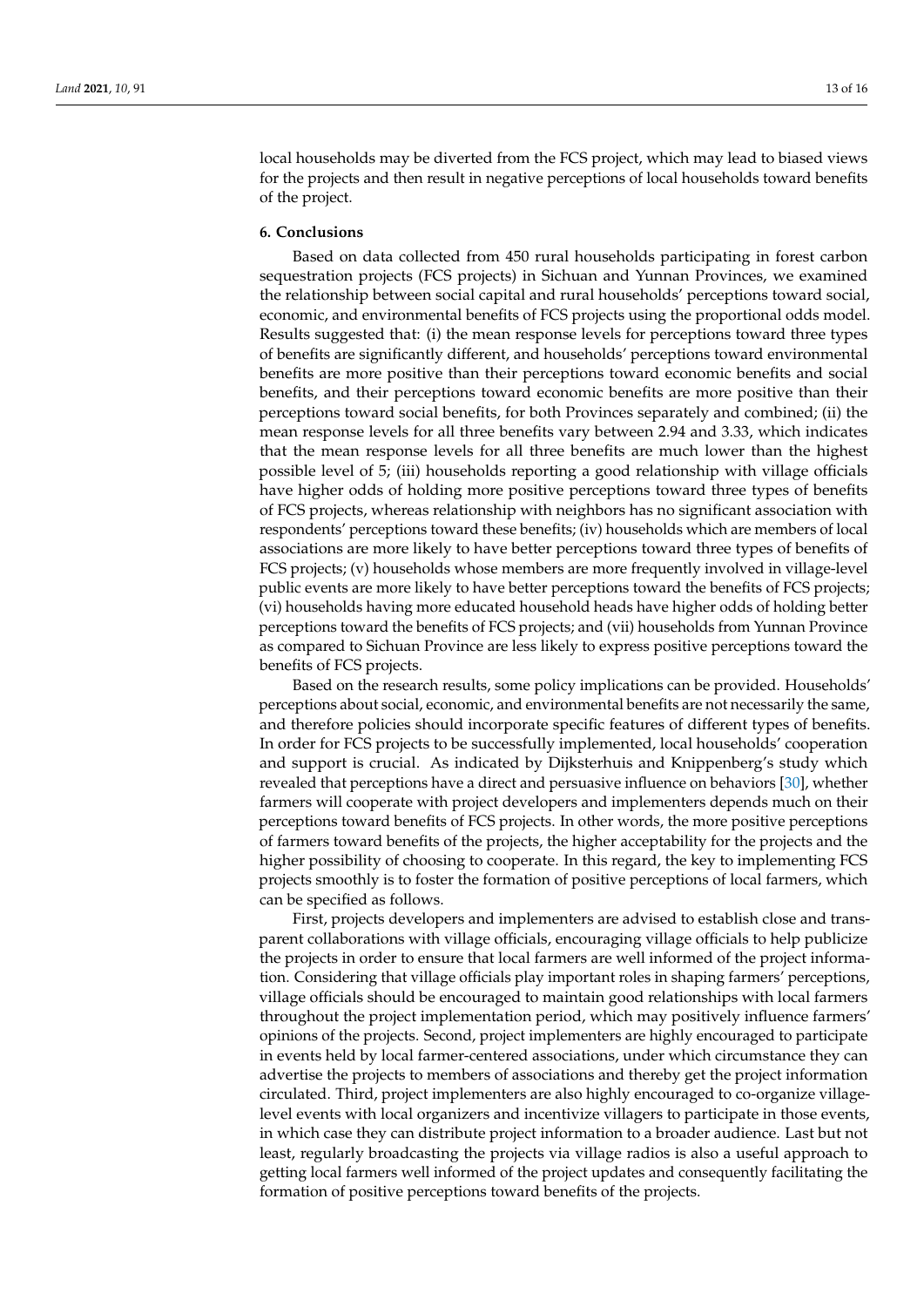Despite some useful policy implications, there are two limitations for our study. One limitation is that this paper merely considered four social capital elements consisting of relationship with neighbors, relationship with village officials, membership in local associations, and involvement in village public events on a yearly basis, without taking into account some other social capital compositions such as social network diversity, social trust and norms of reciprocity. The other limitation is that there is a lack of diversity for the chosen forest carbon sequestration projects, both of projects discussed in our study are afforestation and reforestation projects. If a larger number of social capital variables are included and a richer diversity of project types is considered, more inferences can be drawn on the basis of the research results. Despite the existing limitations, this study still creates fruitful avenues for future research. For instance, further research can extend to explore the impact of social capital on farmers' behaviors, considering a larger variety of social capital elements and more project types.

**Supplementary Materials:** The following are available online at [https://www.mdpi.com/2073-4](https://www.mdpi.com/2073-445X/10/2/91/s1) [45X/10/2/91/s1,](https://www.mdpi.com/2073-445X/10/2/91/s1) a household questionnaire survey of rural households participating in the two FCS projects.

**Author Contributions:** Conceptualization, L.Q. and S.K.; methodology, L.Q. and S.K.; software, L.Q.; validation, L.Q., S.K. and S.W.; formal analysis, L.Q.; investigation, L.Q. and W.Z.; resources, W.Z.; data curation, W.Z.; writing—original draft preparation, L.Q.; writing—review and editing, S.K. and S.W.; supervision, S.K.; project administration, W.Z.; funding acquisition, W.Z. All authors have read and agreed to the published version of the manuscript.

**Funding:** This study was funded by the National Social Science Fund Project of China "Research on the Role of Forest Carbon Sequestration Projects in Poverty Alleviation in Ethnic Minority Areas of Southwest China" (Project No.15BJY093).

**Data Availability Statement:** Data used in this study will be available upon request from the first author.

**Acknowledgments:** We sincerely thank the survey team from Sichuan Agricultural University for their efforts in data collection. We also appreciate the helpful assistance from staff of Forest Departments of Sichuan and Yunnan Provinces who facilitated our questionnaire survey by helping summon local farmers. Additionally, we would like to say thanks to the local college students who provided translation services for us during the survey process. We are also very thankful to all respondents for their time, patience and efforts in answering questions. Without the cooperation of multiple participants mentioned above, our study will by no means be completed. Last but not least, we would like to say much thanks to three anonymous reviewers for their valuable suggestions and comments.

**Conflicts of Interest:** The authors declare no conflict of interest.

#### **References**

- <span id="page-13-0"></span>1. United Nation. Adoption of the Paris Agreement—Paris Agreement. Available online: <Unfccc.int> (accessed on 31 December 2020). (In English)
- <span id="page-13-1"></span>2. Zeng, W.Z.; Zhang, J.Y.; Yang, F. The role of forest carbon sequestration in poverty alleviation: Theoretical examination and practical considerations. *Rural Econ.* **2016**, *5*, 17–22. (In Chinese)
- <span id="page-13-2"></span>3. Zeng, W.Z.; Liu, S.; Yang, F.; Fu, X.H. An overview of literature about forest carbon sequestration from the poverty alleviation's point of view. *Issues Agric. Econ.* **2017**, *2*, 102–109. (In Chinese)
- <span id="page-13-6"></span>4. Qiu, L.L.; Yang, F.; Paudel, K.P.; Koondhar, M.A.; Zeng, W.Z. Influence of rural households' livelihood capital on income derived from participation in the Forest Carbon Sequestration Project: A case from the Sichuan and Yunnan Provinces of China. *Int. For. Rev.* **2018**, *20*, 538–558. [\[CrossRef\]](http://doi.org/10.1505/146554818825240700)
- <span id="page-13-3"></span>5. Yang, F.; Paudel, K.P.; Cheng, R.; Qiu, L.; Zhuang, T.; Zeng, W. Acculturation of rural households participating in a clean development mechanism forest carbon sequestration program: A survey of Yi ethnic areas in Liangshan, China. *J. For. Econ.* **2018**, *32*, 135–145. [\[CrossRef\]](http://doi.org/10.1016/j.jfe.2018.04.006)
- <span id="page-13-4"></span>6. Rakatama, A.; Iftekhar, M.S.; Pandit, R. Perceived benefits and costs of REDD+ projects under different forest management regimes in Indonesia. *Clim. Dev.* **2020**, *12*, 481–493. [\[CrossRef\]](http://doi.org/10.1080/17565529.2019.1642178)
- <span id="page-13-5"></span>7. Herreros, F.; Criado, H. Social trust, social capital and perceptions of immigration. *Political Stud.* **2019**, *57*, 337–355. [\[CrossRef\]](http://doi.org/10.1111/j.1467-9248.2008.00738.x)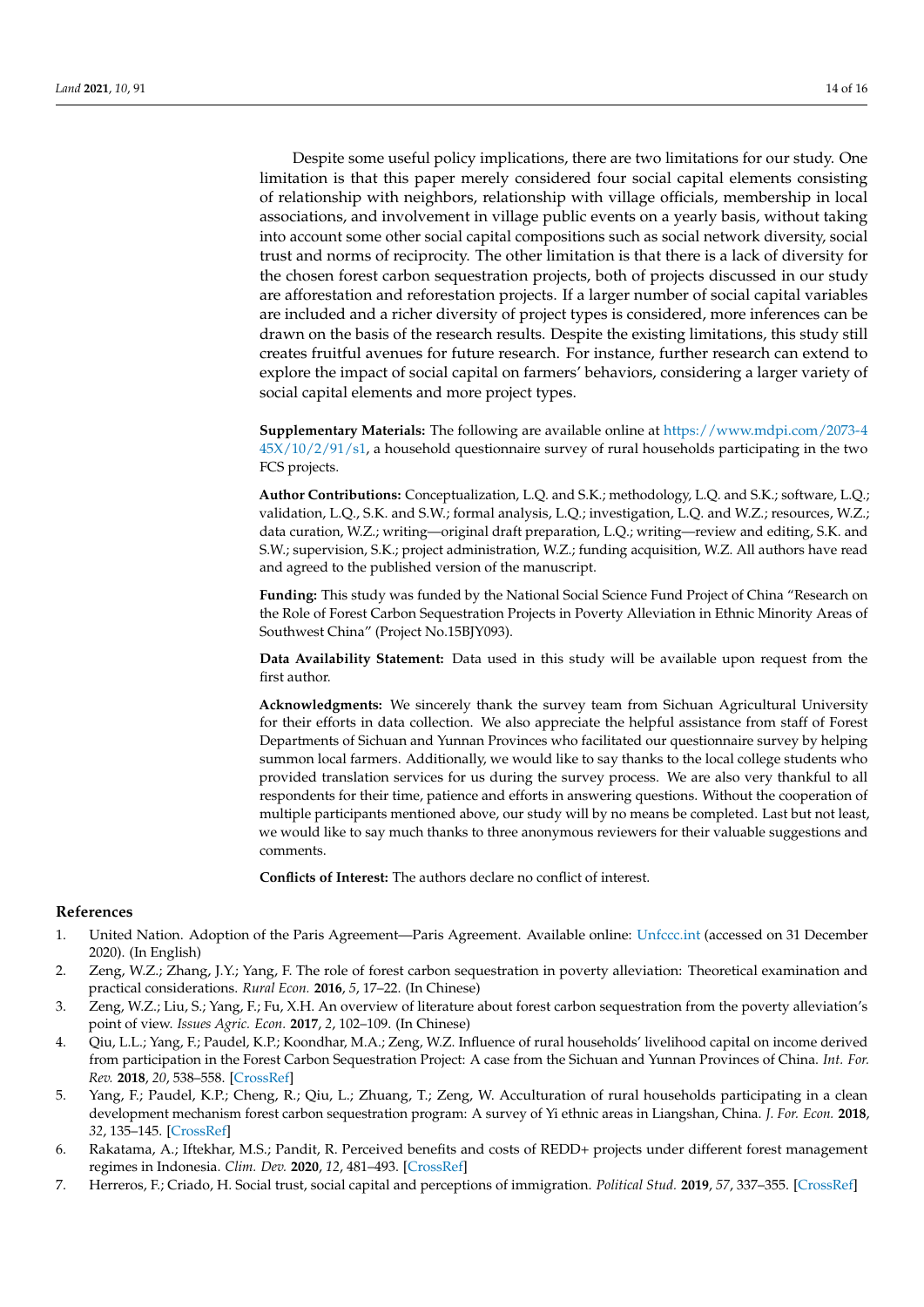- <span id="page-14-0"></span>8. Jones, N.; Evangelinos, K.; Halvadakis, C.P.; Iosifides, T.; Sophoulis, C.M. Social factors influencing perceptions and willingness to pay for a market-based policy aiming on solid waste management. *Resour. Conserv. Recycl.* **2010**, *54*, 533–540. [\[CrossRef\]](http://doi.org/10.1016/j.resconrec.2009.10.010)
- <span id="page-14-1"></span>9. Jones, N.; Evangelinos, K.; Gaganis, P.; Polyzou, E. Citizens' perceptions on water conservation policies and the role of social capital. *Water Resour. Manag.* **2011**, *25*, 509–522. [\[CrossRef\]](http://doi.org/10.1007/s11269-010-9711-z)
- <span id="page-14-2"></span>10. Sandanam, A.; Diedrich, A.; Gurney, G.G.; Richardson, T.D. Perceptions of cyclone preparedness: Assessing the role of individual adaptive capacity and social capital in the Wet Tropics, Australia. *Sustainability* **2018**, *10*, 1165. [\[CrossRef\]](http://doi.org/10.3390/su10041165)
- <span id="page-14-3"></span>11. Ruseva, T.B.; Farmer, J.R.; Chancellor, C. Networking for conservation: Social capital and perceptions of organizational success among land trust boards. *Ecol. Soc.* **2016**, *21*, 50. [\[CrossRef\]](http://doi.org/10.5751/ES-08618-210250)
- <span id="page-14-4"></span>12. Ziersch, A.; Putland, C.; Palmer, C.; MacDougall, C.; Baum, F. Neighbourhood life, social capital and perceptions of safety in the western suburbs of Adelaide. *Aust. J. Soc. Issues* **2007**, *42*, 549–562. [\[CrossRef\]](http://doi.org/10.1002/j.1839-4655.2007.tb00077.x)
- <span id="page-14-5"></span>13. Hoogerbrugge, M.M.; Burger, M.J. Neighborhood-Based social capital and life satisfaction: The case of Rotterdam, the Netherlands. *Urban Geogr.* **2018**, *39*, 1484–1509. [\[CrossRef\]](http://doi.org/10.1080/02723638.2018.1474609)
- <span id="page-14-6"></span>14. Jayashankar, P.; Raju, S. The effect of social cohesion and social networks on perceptions of food availability among low-income consumers. *J. Bus. Res.* **2020**, *108*, 316–323. [\[CrossRef\]](http://doi.org/10.1016/j.jbusres.2019.10.028)
- <span id="page-14-7"></span>15. Curry, K.A.; Holter, A. The influence of parent social networks on parent perceptions and motivation for involvement. *Urban Educ.* **2019**, *54*, 535–563. [\[CrossRef\]](http://doi.org/10.1177/0042085915623334)
- <span id="page-14-8"></span>16. Daza, L. The role of social capital in students' perceptions of progress in higher education. *Educ. Res. Eval.* **2016**, *22*, 65–85. [\[CrossRef\]](http://doi.org/10.1080/13803611.2016.1193029)
- <span id="page-14-9"></span>17. Abrahamowicz, D. College involvement, perceptions, and satisfaction: A study of membership in student organizations. *J. Coll. Stud. Dev.* **1988**, *29*, 233–238.
- <span id="page-14-10"></span>18. Nowiński, W.; Rialp, A. The impact of social networks on perceptions of international opportunities. *J. Small Bus. Manag.* 2016, *54*, 445–461. [\[CrossRef\]](http://doi.org/10.1111/jsbm.12149)
- <span id="page-14-11"></span>19. Chen, M. Self-Assessed Health and Perceptions of Fairness in Metropolitan China: A Social Capital Perspective. *Dev. Soc.* **2016**, *45*, 411–438. Available online: <https://www.jstor.org/stable/deveandsoci.45.3.411> (accessed on 1 March 2020). [\[CrossRef\]](http://doi.org/10.21588/dns.2016.45.3.003)
- <span id="page-14-12"></span>20. Torabi, N.; Cooke, B.; Bekessy, S.A. The role of social networks and trusted peers in promoting biodiverse carbon plantings. *Aust. Geogr.* **2016**, *47*, 139–156. [\[CrossRef\]](http://doi.org/10.1080/00049182.2016.1154535)
- <span id="page-14-13"></span>21. Fischer, A.; Vasseur, L. Smallholder perceptions of agroforestry projects in Panama. *Agrofor. Syst.* **2020**, *54*, 103–113. [\[CrossRef\]](http://doi.org/10.1023/A:1015047404867)
- 22. Bozmoski, A.S.; Hultman, N.E. Participant perceptions of risk and benefit in carbon forestry: Evidence from central Tanzania. *J. Environ. Dev.* **2010**, *19*, 4–27. [\[CrossRef\]](http://doi.org/10.1177/1070496509353538)
- 23. Lubell, M.; Hillis, V.; Hoffman, M. Innovation, cooperation, and the perceived benefits and costs of sustainable agriculture practices. *Ecol. Soc.* **2011**, *16*, 23. [\[CrossRef\]](http://doi.org/10.5751/ES-04389-160423)
- <span id="page-14-14"></span>24. Bayrak, M.M.; Marafa, L.M. Livelihood implications and perceptions of large–scale investment in natural resources for conservation and carbon sequestration: Empirical evidence from REDD+ in Vietnam. *Sustainability* **2017**, *9*, 1802. [\[CrossRef\]](http://doi.org/10.3390/su9101802)
- <span id="page-14-15"></span>25. Bourdieu, P. The Forms of Capital. Handbook of Theory and Research for the Sociology of Education, New York: Greenwood. 1986. Available online: [http://www.socialcapitalgateway.org/sites/socialcapitalgateway.org/files/data/paper/2016/10/18](http://www.socialcapitalgateway.org/sites/socialcapitalgateway.org/files/data/paper/2016/10/18/rbasicsbourdieu1986-theformsofcapital.pdf) [/rbasicsbourdieu1986-theformsofcapital.pdf](http://www.socialcapitalgateway.org/sites/socialcapitalgateway.org/files/data/paper/2016/10/18/rbasicsbourdieu1986-theformsofcapital.pdf) (accessed on 1 March 2020).
- <span id="page-14-16"></span>26. Coleman, J.S. *Foundations of Social Theory*; Harvard University Press: Cambridge, MA, USA, 1994.
- <span id="page-14-17"></span>27. Putnam, R.D. Tuning in, tuning out: The strange disappearance of social capital in America. *Political Sci. Politics* **1995**, *28*, 664–683. [\[CrossRef\]](http://doi.org/10.1017/S1049096500058856)
- <span id="page-14-18"></span>28. Putnam, R.D. *Making Democracy Work: Civic Traditions in Modern Italy*; Princeton University Press: Princeton, NJ, USA, 1993. Available online: [https://dl1.cuni.cz/pluginfile.php/408189/mod\\_resource/content/1/Uvod%20Robert%20D%20Putnam\\_](https://dl1.cuni.cz/pluginfile.php/408189/mod_resource/content/1/Uvod%20Robert%20D%20Putnam_%20-Making%20democracy%20work%20_%20civic%20traditions%20in%20modern%20Italy.pdf) [%20-Making%20democracy%20work%20\\_%20civic%20traditions%20in%20modern%20Italy.pdf](https://dl1.cuni.cz/pluginfile.php/408189/mod_resource/content/1/Uvod%20Robert%20D%20Putnam_%20-Making%20democracy%20work%20_%20civic%20traditions%20in%20modern%20Italy.pdf) (accessed on 1 March 2020).
- <span id="page-14-19"></span>29. Wang, J.; Chang, H.; Li, W. Research on the Influence of Social Capital on the Entrepreneurial Performance in the Small Micro-Enterprises. 2018. Available online: [https://webofproceedings.org/proceedings\\_series/ESSP/SSAH%202018/SSAH\\_0611215.](https://webofproceedings.org/proceedings_series/ESSP/SSAH%202018/SSAH_0611215.pdf) [pdf](https://webofproceedings.org/proceedings_series/ESSP/SSAH%202018/SSAH_0611215.pdf) (accessed on 1 March 2020).
- <span id="page-14-20"></span>30. Dijksterhuis, A.; van Knippenberg, A. The relation between perception and behavior, or how to win a game of Trivial Pursuit. *J. Pers. Soc. Psychol.* **1998**, *74*, 865–877. [\[CrossRef\]](http://doi.org/10.1037/0022-3514.74.4.865)
- <span id="page-14-21"></span>31. Scrivens, K.; Smith, C. *Four Interpretations of Social Capital: An Agenda for Measurement*; OECD Statistics and Data Directorate: Paris, France, 2013. [\[CrossRef\]](http://doi.org/10.1787/18152031)
- <span id="page-14-22"></span>32. Seguin, R.A.; Sriram, U.; Connor, L.M.; Silver, A.E.; Niu, B.; Bartholomew, A.N. A civic engagement approach to encourage healthy eating and active living in rural towns: The HEART Club pilot project. *Am. J. Health Promot.* **2018**, *32*, 1591–1601. [\[CrossRef\]](http://doi.org/10.1177/0890117117748122)
- 33. Whitacre, B.E.; Manlove, J.L. Broadband and civic engagement in rural areas: What matters? *Community Dev.* **2016**, *47*, 700–717. [\[CrossRef\]](http://doi.org/10.1080/15575330.2016.1212910)
- 34. Hoffman, K. Civic engagement at a small rural college: If we can do it . . . . *New Dir. Community Coll.* **2016**, *173*, 93–102. Available online: <https://onlinelibrary.wiley.com/doi/pdf/10.1002/cc.20194> (accessed on 1 March 2020). [\[CrossRef\]](http://doi.org/10.1002/cc.20194)
- 35. Houston, D.; McKay, S.; Murray, M. Civic Engagement and Development Strategies: Learning from the Experience of Participatory Rural Redevelopment. *Future Dir. Eur. Shrinking City* **2016**, 62–72. Available online: [https://www.routledge.com/products/9781](https://www.routledge.com/products/9781138814707) [138814707](https://www.routledge.com/products/9781138814707) (accessed on 1 March 2020).